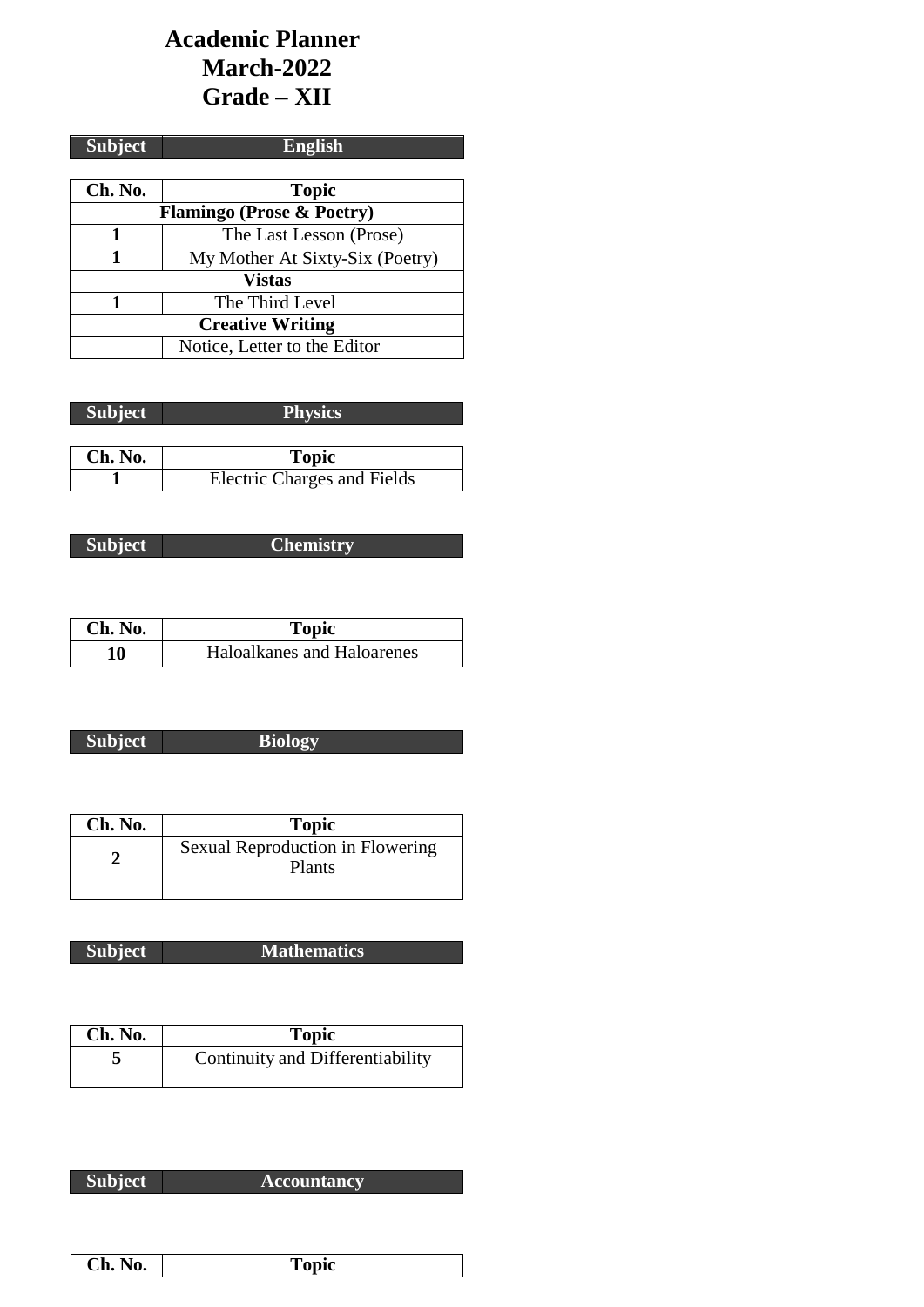| Part 1          | <b>Partnership Accounts - Fundamentals</b> |
|-----------------|--------------------------------------------|
| Q <sub>12</sub> |                                            |

## **Subject Business Studies**

| Ch. No. | <b>Topic</b>               |
|---------|----------------------------|
|         | Nature and significance of |
|         | management                 |

| <b>Subject</b> | Economics |
|----------------|-----------|

| Ch. No. | <b>Topic</b>                       |
|---------|------------------------------------|
| 1(M)    | <b>Introductory Macroeconomics</b> |
| 5(M)    | Money                              |

**Subject History**

| Ch. No.   | <b>Topic</b>              |
|-----------|---------------------------|
| 1(Part 1) | Bricks, Beads and Bones:  |
|           | The Harrapan Civilization |

## **Subject Political Science**

| Ch. No.  | Topic                  |
|----------|------------------------|
| $1$ (WP) | Cold War Era (Deleted) |

| <b>Subject</b> |
|----------------|
|                |

**Physical Education** 

| Ch. No. | Topic                     |
|---------|---------------------------|
|         | <b>Planning in Sports</b> |

| Ch. No. | <b>Topic</b>               |
|---------|----------------------------|
|         | Querying and SQL functions |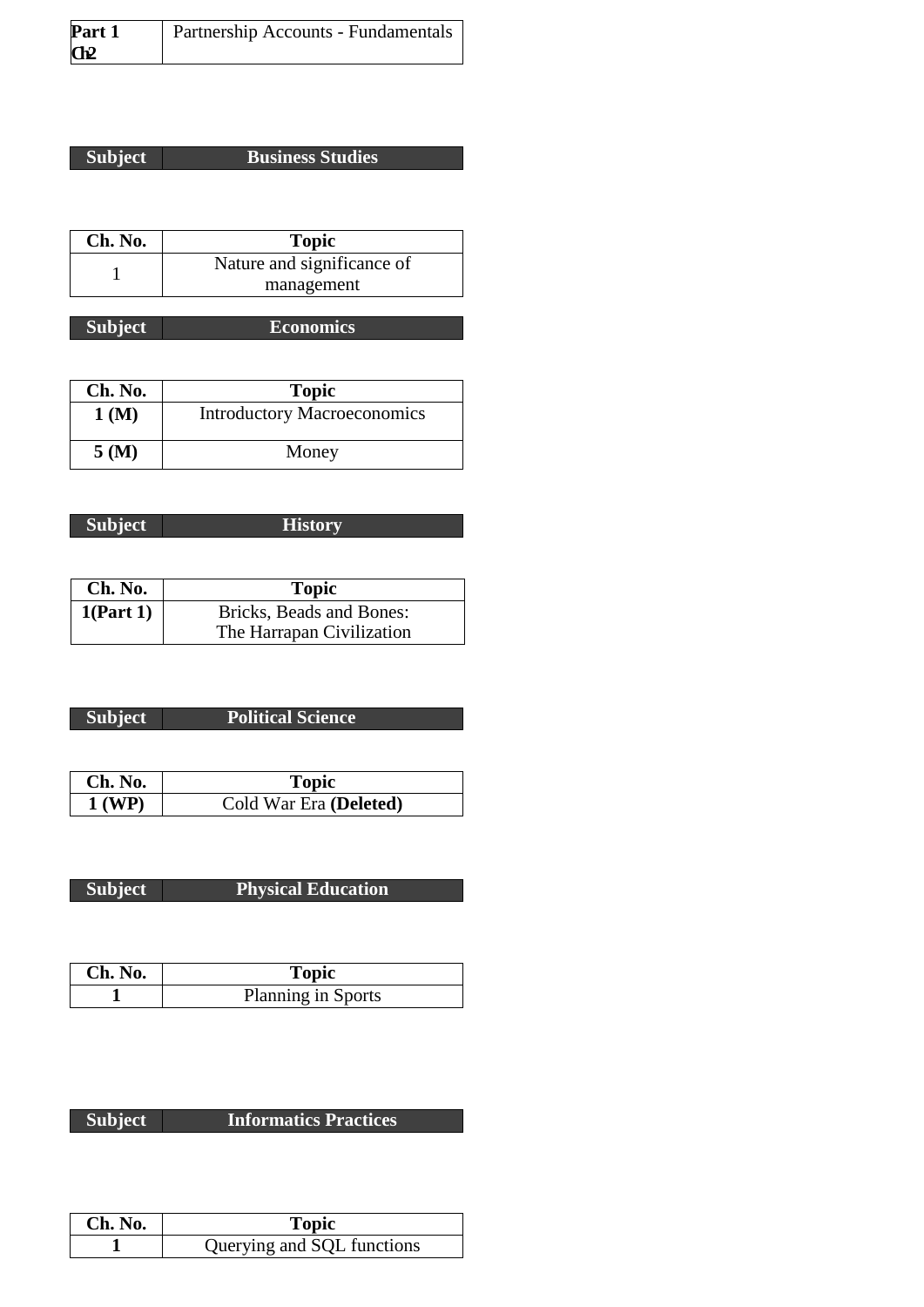**Subject Psychology**

| Ch. No. | <b>Topic</b>                |
|---------|-----------------------------|
|         | Variations in Psychological |
|         | <b>Attributes</b>           |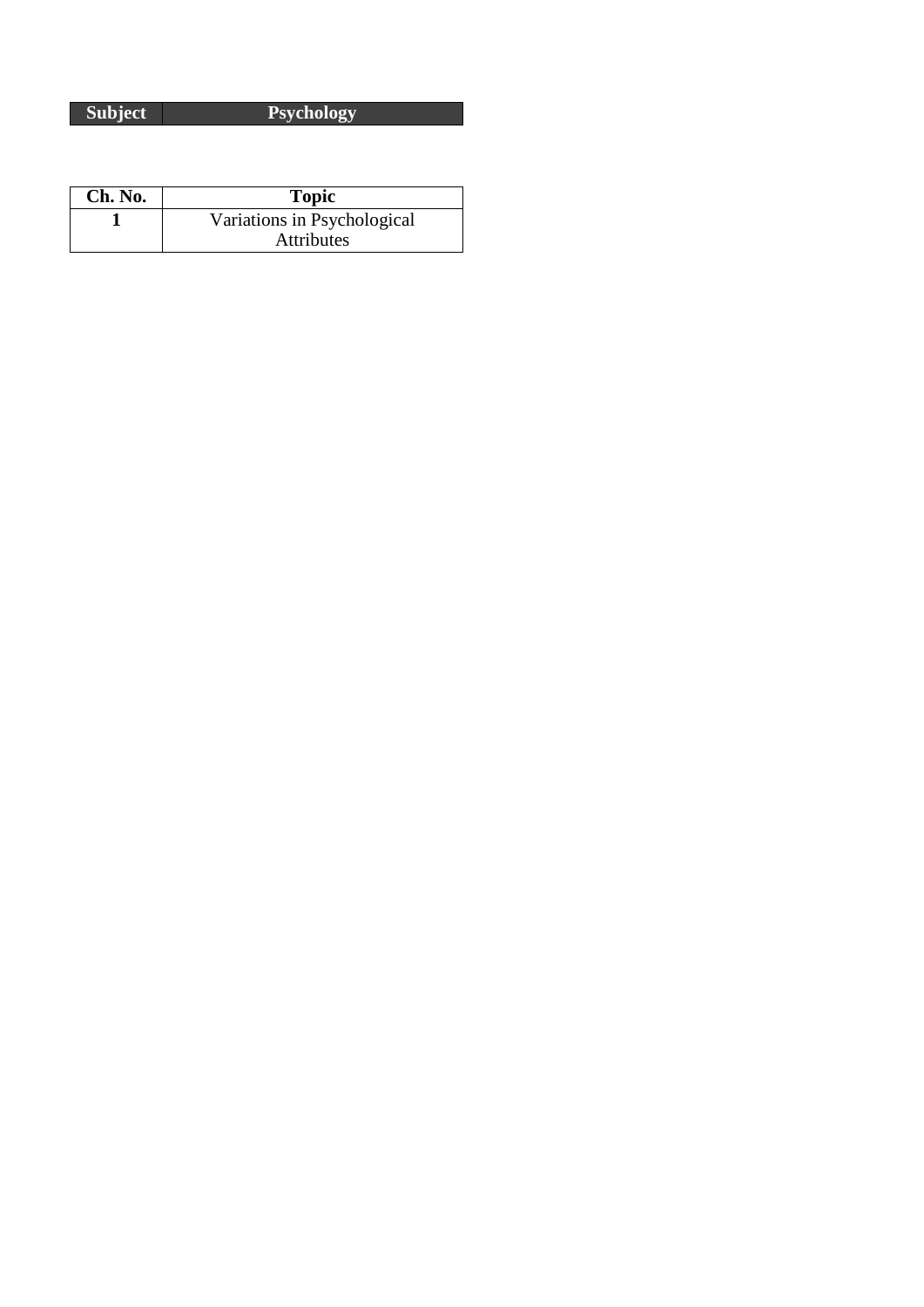# **Academic Planner April -2022**

**Subject English**

| Ch. No.        | <b>Topic</b>                         |  |
|----------------|--------------------------------------|--|
|                | <b>Flamingo (Prose &amp; Poetry)</b> |  |
| 2              | Lost Spring (Prose)                  |  |
| 3              | Deep Water                           |  |
| 2              | Keeping Quiet (Poetry)               |  |
|                |                                      |  |
|                | <b>Vistas</b>                        |  |
|                | The Third Level                      |  |
|                | <b>Creative Writing</b>              |  |
|                | Notices, Letter to the Editor        |  |
| Unit Test $-1$ |                                      |  |

**Subject Physics** 

| Ch. No.        | <b>Topic</b>                |
|----------------|-----------------------------|
|                | Electric Charges and Field  |
|                | (Continued)                 |
|                | Electrostatic Potential and |
|                | Capacitance                 |
| Unit Test $-1$ |                             |

**Subject Chemistry**

| Ch. No.        | <b>Topic</b>               |
|----------------|----------------------------|
| 11             | Alcohol Phenols and Ethers |
| Unit Test $-1$ |                            |

| <b>Subject</b> | <b>Riology</b> |
|----------------|----------------|

| Ch. No. | <b>Topic</b>        |
|---------|---------------------|
|         | Human Reproduction  |
|         | Reproductive Health |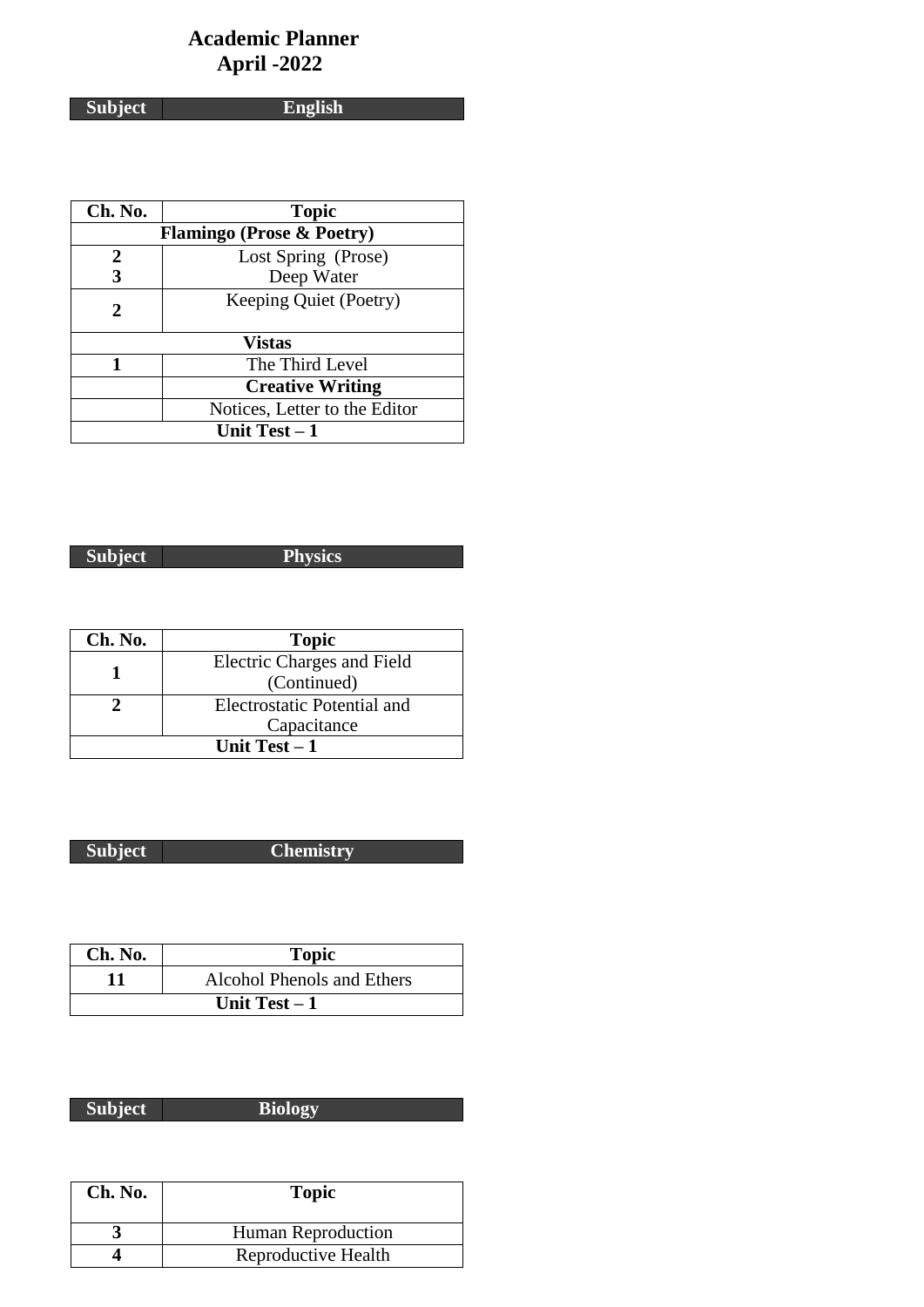| Reproduction in Organisms |
|---------------------------|
| Unit Test $-1$            |

| <b>Subject</b> | <b>Mathematics</b> |
|----------------|--------------------|

٦

| Ch. No.        | <b>Topic</b>    |
|----------------|-----------------|
|                | <b>Matrices</b> |
|                |                 |
| Unit Test $-1$ |                 |

| <b>Subject</b> | <b>Accountancy</b> |
|----------------|--------------------|

| Ch. No. | <b>Topic</b>                   |
|---------|--------------------------------|
| Part I  | Concept of Goodwill,           |
|         |                                |
|         | Change in profit sharing ratio |
|         | (Continue)                     |
|         | Unit Test $-1$                 |
|         |                                |

**Subject Business Studies**

| Ch. No. | <b>Topic</b>             |
|---------|--------------------------|
|         | Principles of management |
|         | Unit Test $-1$           |

**Subject Economics**

| Ch. No.     | <b>Topic</b>                 |
|-------------|------------------------------|
| 6 (M)       | <b>Banking</b>               |
| $1$ (IED)   | Indian economy on the eve on |
|             | Independence                 |
| $2$ (IED)   | Indian Economy 1950-1990     |
| Unit Test-1 |                              |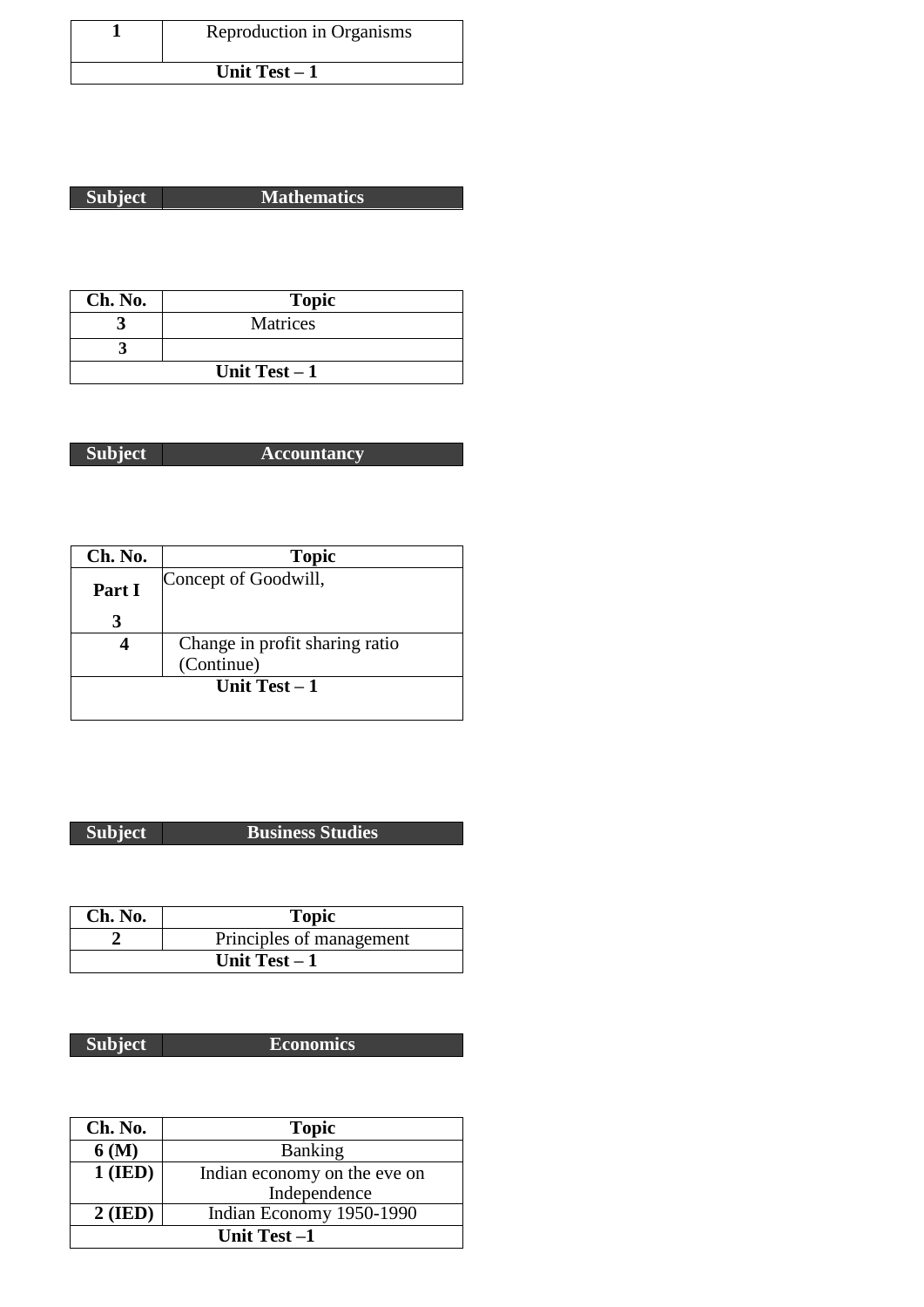**Subject History**

| Ch. No.        | <b>Topic</b>                    |
|----------------|---------------------------------|
| 5              | Through the Eyes of Travellers  |
| (Part 2)       |                                 |
| 10             | Colonialism and The Countryside |
| (Part3)        |                                 |
| Unit Test $-1$ |                                 |

### **Subject Political Science**

| Ch. No.        | <b>Topic</b>                         |
|----------------|--------------------------------------|
| $1$ (IP)       | <b>Challenges of Nation Building</b> |
| 2 (WP)         | The End of bipolarity                |
| Unit Test $-1$ |                                      |

**Subject Physical Education**

| Ch. No. | <b>Topic</b>               |
|---------|----------------------------|
|         | Sports & Nutrition         |
|         | Children & Women in Sports |
|         | Unit Test $-1$             |

**Subject Informatics Practices**

| Ch. No.        | <b>Topic</b>               |
|----------------|----------------------------|
|                | Querying and SQL functions |
| Unit Test $-1$ |                            |

### **Subject Psychology**

| Ch. No. | <b>Topic</b>                           |
|---------|----------------------------------------|
|         | Variations in Psychological Attributes |
|         | Self and Personality                   |
|         | Unit Test $-1$                         |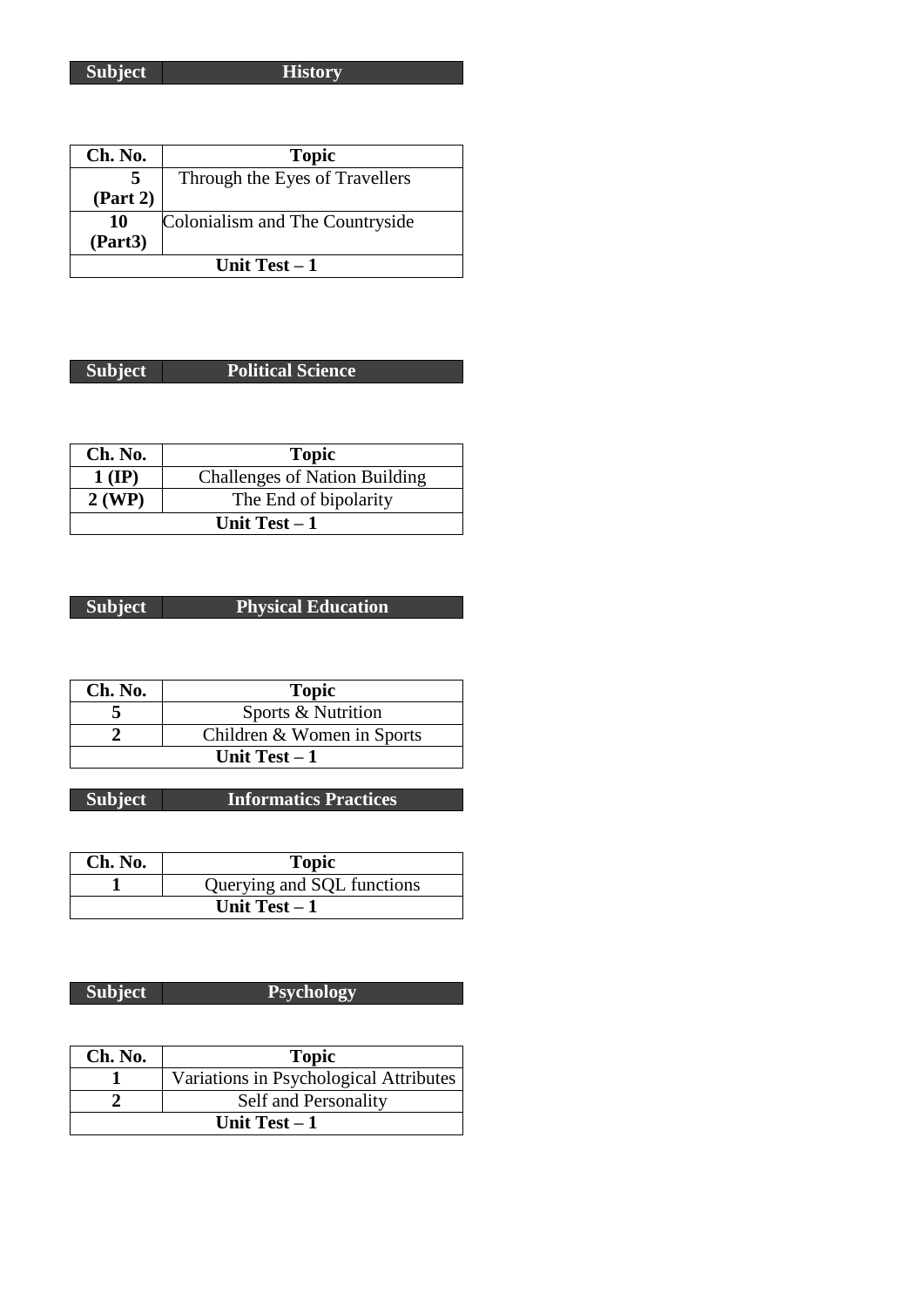# **Academic Planner May-2022**

**Subject English**

| Ch. No. | <b>Topic</b>            |
|---------|-------------------------|
|         | <b>Flamingo</b> (Prose) |
| 4 & 5   | The Rattrap             |
|         | Deep Water              |
|         | <b>Vistas</b>           |
|         |                         |
|         | <b>Creative Writing</b> |
|         | Letter to the Editor    |

| <b>Subject</b><br>20 VS 68 |  |
|----------------------------|--|
|                            |  |
|                            |  |
|                            |  |

| Ch. No. | <b>Topic</b>                |
|---------|-----------------------------|
|         | Electrostatic Potential and |
|         | Capacitance (Contd)         |
|         | <b>Current Electricity</b>  |

| <b>Subject</b> | 'Chemistry |
|----------------|------------|
|                |            |
|                |            |

| Ch. No. | <b>Topic</b>        |
|---------|---------------------|
| 14      | <b>Biomolecules</b> |

| L |
|---|
|---|

**Subject Biology** 

| Ch. No. | <b>Topic</b>                               |
|---------|--------------------------------------------|
|         | Principles of Inheritance and<br>Variation |

| <b>Subject</b> | <b>Mathematics</b> |
|----------------|--------------------|
|                |                    |

| Ch. No. | <b>Topic</b>            |
|---------|-------------------------|
|         | Determinants            |
|         | Relations and functions |

**Subject Accountancy**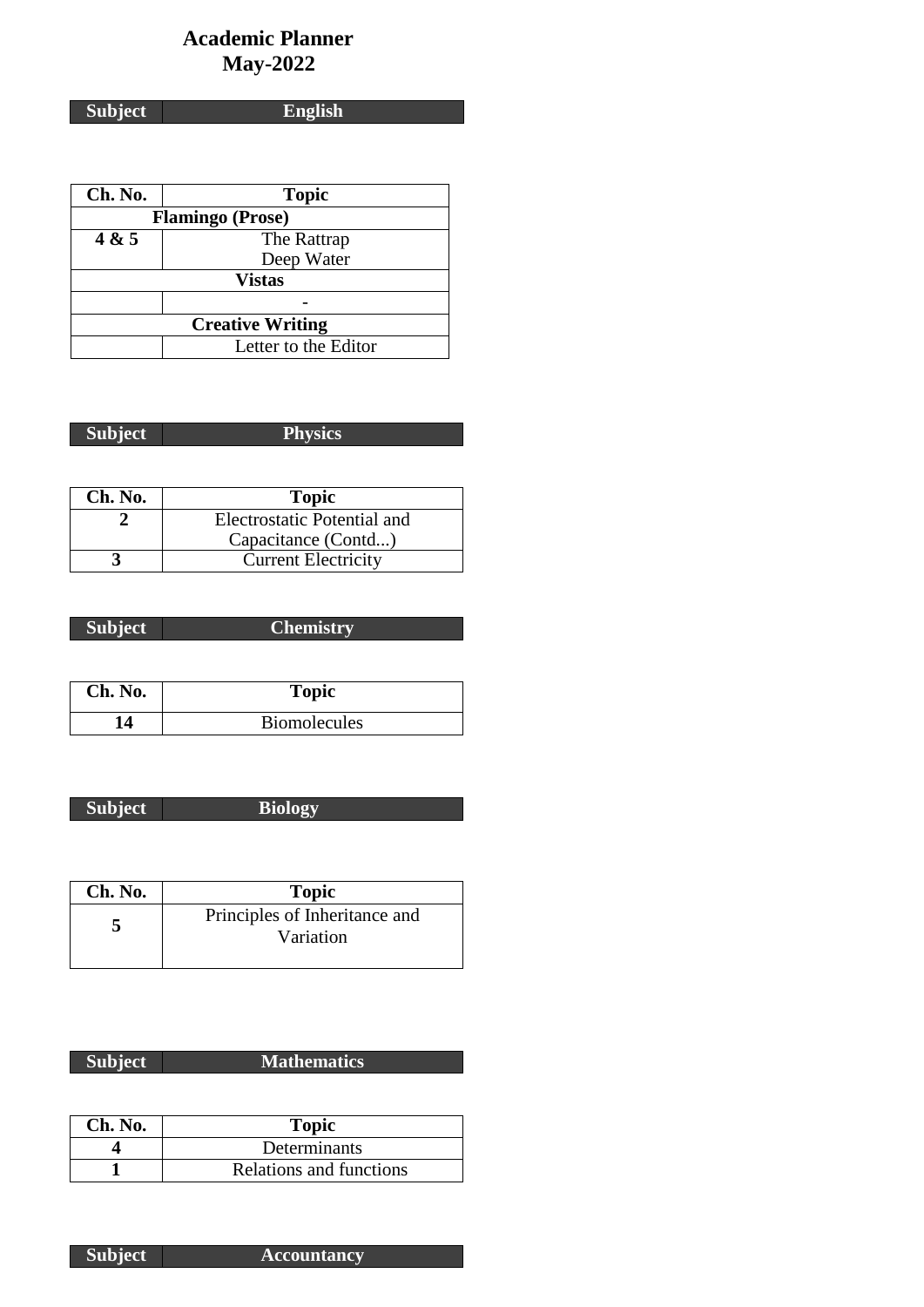| Ch. No. | <b>Topic</b>                   |
|---------|--------------------------------|
| Part I  | Change in Profit sharing ratio |
|         |                                |

| <b>Subject</b> | <b>Business Studies</b> |
|----------------|-------------------------|
|                |                         |
|                |                         |
| Ch. No.        | <b>Topic</b>            |

| <b>Subject</b> | <b>Economics</b>            |
|----------------|-----------------------------|
|                |                             |
| Ch. No.        | <b>Topic</b>                |
| $3$ (IED)      | Economic Reforms since 1991 |
|                | LPG: An appraisal           |

| <b>Subject</b>            | <b>History</b>                  |
|---------------------------|---------------------------------|
|                           |                                 |
| Ch. No.                   | <b>Topic</b>                    |
| 10<br>$(Part3)$ $(Cont.)$ | Colonialism and The Countryside |

| Subject | <b>Political Science</b> |
|---------|--------------------------|
|         |                          |

| Ch. No.  | <b>Topic</b>                   |
|----------|--------------------------------|
| $2$ (WP) | The End of Bipolarity (contd.) |
| $2$ (IP) | Planning and Development       |

| <b>Subject</b> | <b>Physical Education</b> |
|----------------|---------------------------|
|                |                           |

| Ch. No. | <b>Topic</b>               |
|---------|----------------------------|
|         | Children & Women in Sports |

| Ch. No. | Topic                        |
|---------|------------------------------|
|         | Data Handling using Pandas-I |

| <b>Subject</b> | <b>Psychology</b> |
|----------------|-------------------|
|                |                   |

| Ch. No. | Topic                |
|---------|----------------------|
|         | Self and Personality |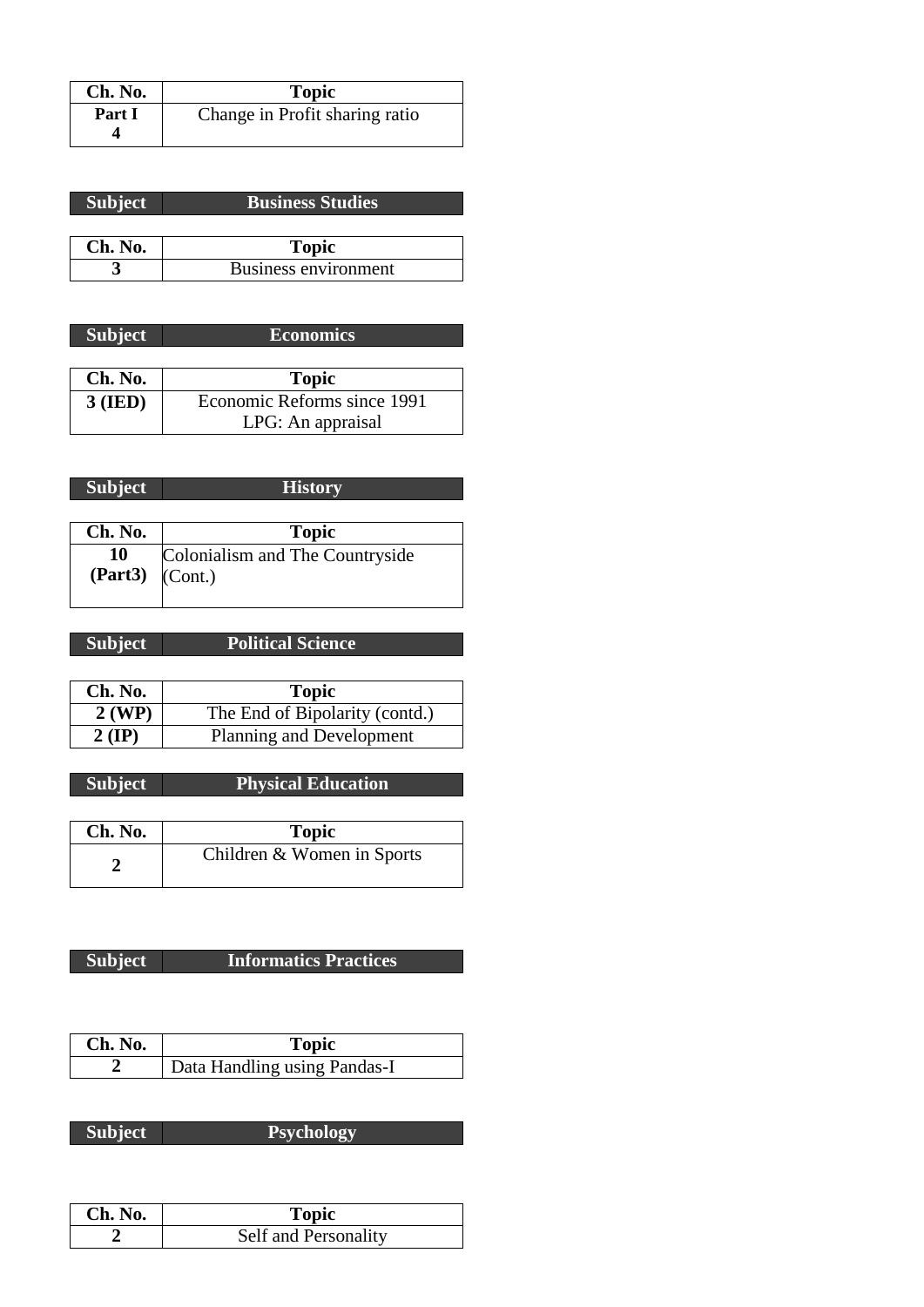## **Academic Planner June-2022 Subject**

| Ch. No.                              | <b>Topic</b>                                   |  |
|--------------------------------------|------------------------------------------------|--|
| <b>Flamingo (Prose &amp; Poetry)</b> |                                                |  |
|                                      | The Rattrap (Prose)                            |  |
|                                      | A Thing of Beauty. (Poem)                      |  |
| <b>Vistas</b>                        |                                                |  |
|                                      | The Tiger King                                 |  |
| <b>Creative Writing</b>              |                                                |  |
|                                      | Formal and Informal Invitations<br>and Replies |  |

**Subject Physics**

| Ch. No. | <b>Topic</b>                 |
|---------|------------------------------|
|         | Current Electricity (Contd)  |
|         | Moving Charges and Magnetism |

**Subject Chemistry**

| Ch. No. | <b>Topic</b>                    |
|---------|---------------------------------|
| 12      | Aldehyde Ketones and Carboxylic |
|         | acids                           |
|         |                                 |

| Subject | <b>Biology</b> |
|---------|----------------|
|         |                |

| Ch. No. | Topic                          |
|---------|--------------------------------|
|         | Molecular Basis of Inheritance |

**Subject M** 

| Iathematics |
|-------------|
|-------------|

| Ch. No. | <b>Topic</b>                           |
|---------|----------------------------------------|
|         | <b>Inverse Trigonometric Functions</b> |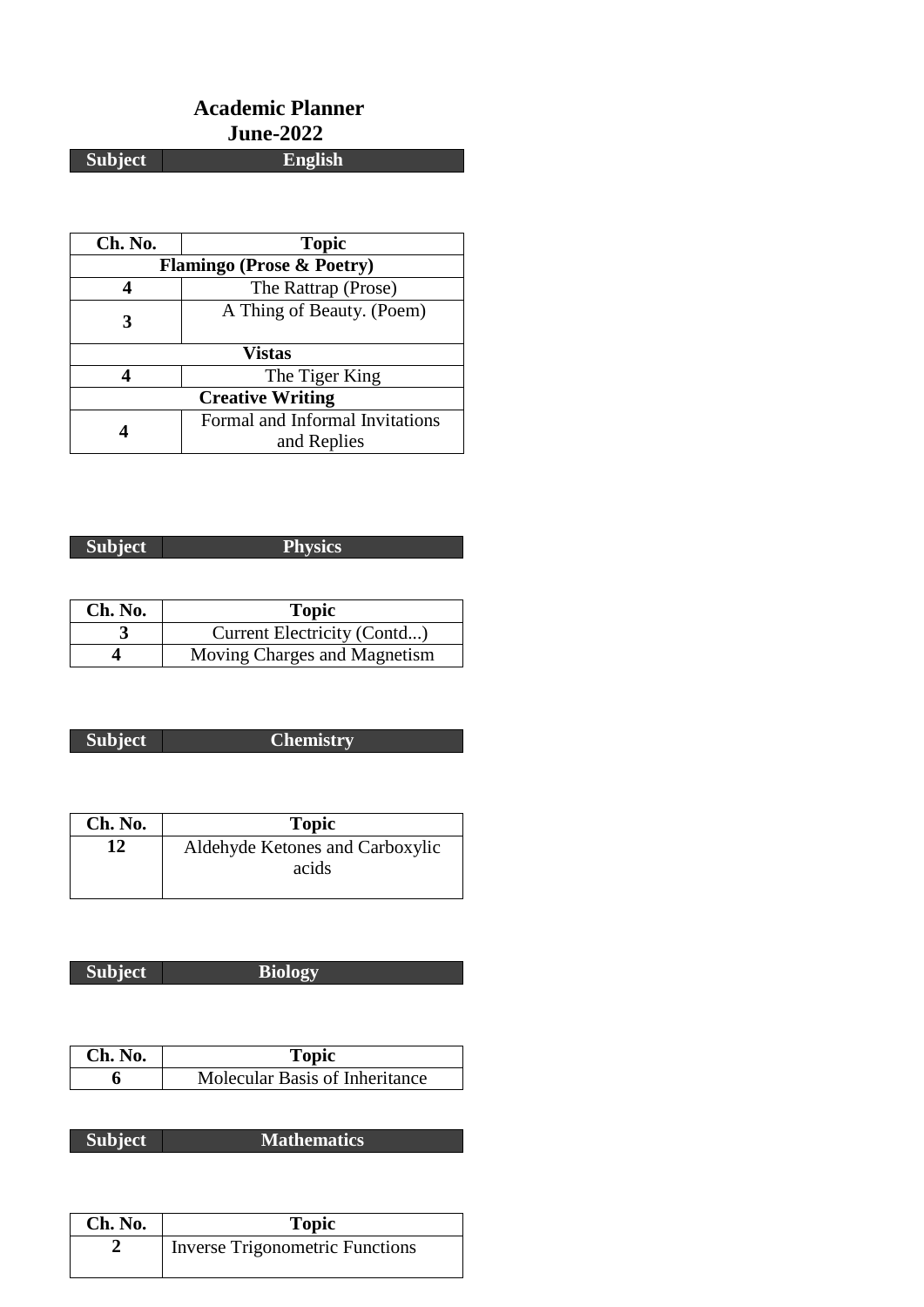| Applications of derivatives |
|-----------------------------|
|-----------------------------|

| <b>Subject</b> | <b>Accountancy</b> |
|----------------|--------------------|
|                |                    |

| Ch. No.       | <b>Topic</b>           |
|---------------|------------------------|
| <b>Part-I</b> | Admission of a partner |
|               |                        |

| <b>Subject</b> | <b>Business Studies</b> |
|----------------|-------------------------|

| Ch. No. | Topic                       |
|---------|-----------------------------|
|         | <b>Marketing Management</b> |

| <b>Subject</b> | <b>Economics</b> |
|----------------|------------------|

| Ch. No. | <b>Topic</b>                            |
|---------|-----------------------------------------|
| 1 & 2   | Circular Flow of Income                 |
| (M)     | <b>Basic Concepts of Macroeconomics</b> |
| 3(M)    | National Income and Related             |
|         | Aggregates                              |
| 4(M)    | Measurement of National Income          |

### **Subject History**

| Ch. No.  | <b>Topic</b>                 |
|----------|------------------------------|
|          | Kings, Framers and           |
| (Part 1) | <b>Towns</b>                 |
|          | <b>Bhakti-Sufi Tradition</b> |
| (Part 2) |                              |

# **Subject Political Science**

| Ch. No.  | <b>Topic</b>                     |
|----------|----------------------------------|
| $2$ (IP) | Planning and Development (Cont.) |
| $2$ (WP) | New Centres of Power             |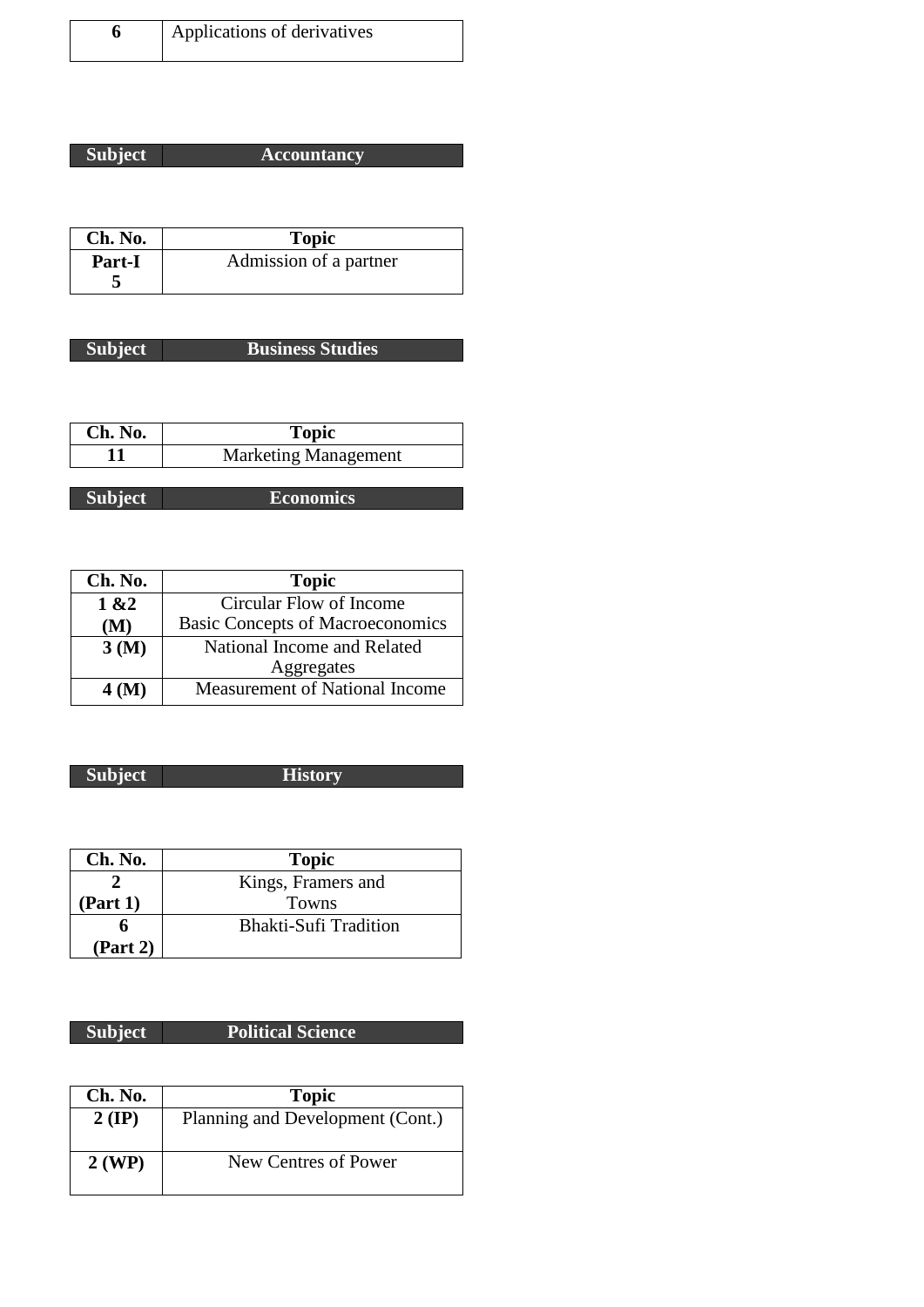**Subject Physical Education**

| Ch. No. | <b>Topic</b>          |
|---------|-----------------------|
|         | Biomechanics & Sports |
|         | Yoga & Lifestyle      |

| Subject <sup>1</sup> | <b>Informatics Practices</b> |
|----------------------|------------------------------|
|                      |                              |
| Ch. No.              | <b>Topic</b>                 |
|                      | Data Handling using Pandas-I |

| <b>Subject</b> | <b>Psychology</b>              |
|----------------|--------------------------------|
|                |                                |
| Ch. No.        | <b>Topic</b>                   |
|                | <b>Meeting Life Challenges</b> |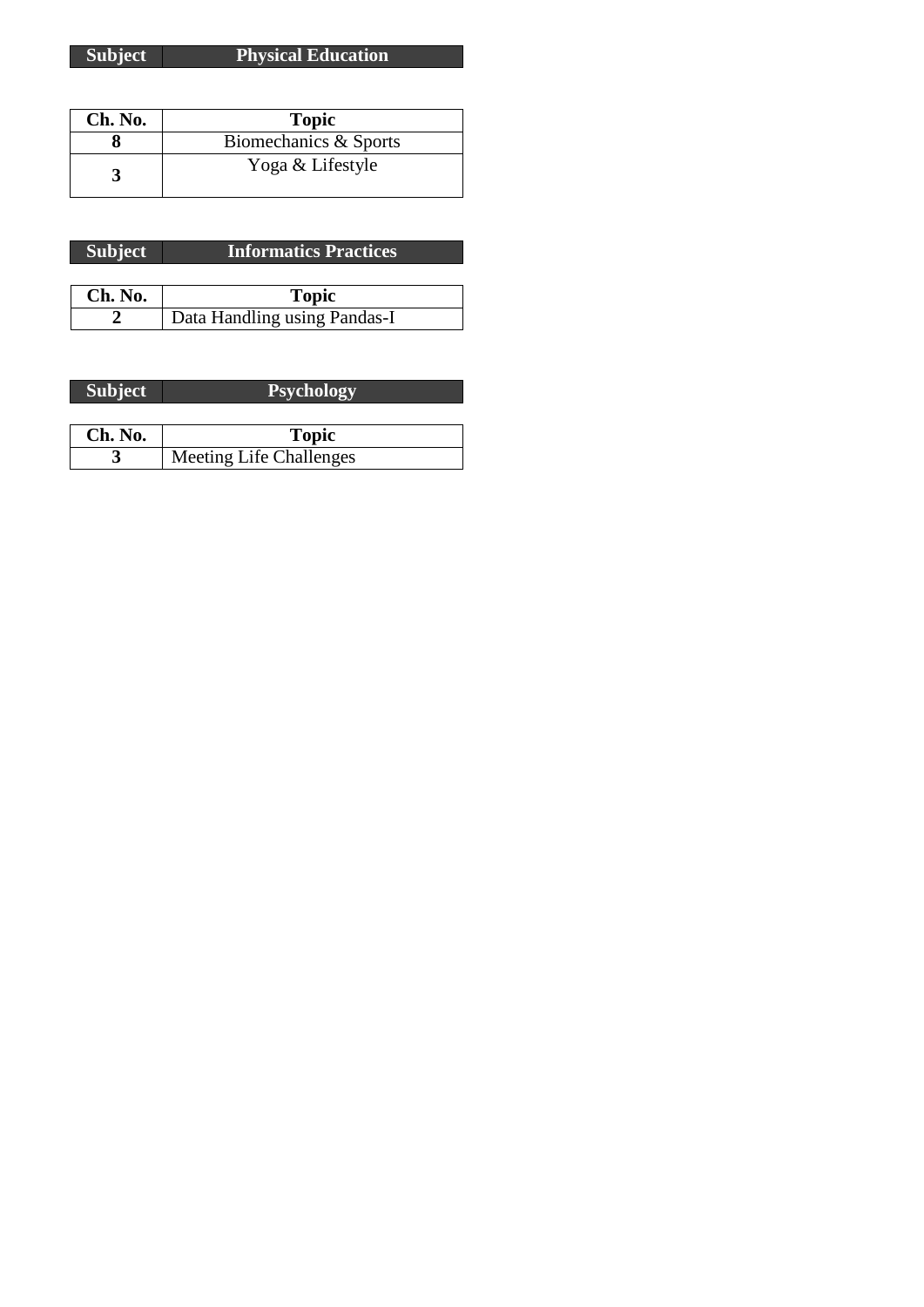### **Academic Planner July-2022 Subject English**

 $\overline{\phantom{a}}$ 

| Ch. No.                              | <b>Topic</b>                   |
|--------------------------------------|--------------------------------|
| <b>Flamingo (Prose &amp; Poetry)</b> |                                |
|                                      | Indigo (Prose)                 |
| 5                                    | Aunt Jennifer's Tiger (Poetry) |
| <b>Vistas</b>                        |                                |
|                                      | The Enemy                      |
| <b>Creative Writing</b>              |                                |
|                                      | <b>Article Writing</b>         |
| <b>Term 1 Examination</b>            |                                |

| Subject | <b>Physics</b><br><u>the company of the company of the company of the company of the company of the company of the company of the company of the company of the company of the company of the company of the company of the company of the company</u> |
|---------|--------------------------------------------------------------------------------------------------------------------------------------------------------------------------------------------------------------------------------------------------------|

٦

| Ch. No.                   | <b>Topic</b>                |
|---------------------------|-----------------------------|
|                           | <b>Revision Term 1</b>      |
|                           | <b>Magnetism and Matter</b> |
| <b>Term 1 Examination</b> |                             |

| Subject | <b>Chemistry</b> |
|---------|------------------|
|         |                  |

| Ch. No.                   | <b>Topic</b>                    |
|---------------------------|---------------------------------|
| 12                        | Aldehyde Ketones and Carboxylic |
|                           | acids (contd.)                  |
|                           | Solutions                       |
| <b>Term 1 Examination</b> |                                 |

| Subject | <b>Biology</b> |
|---------|----------------|

| Ch. No.                   | <b>Topic</b>              |
|---------------------------|---------------------------|
|                           | Evolution                 |
|                           | Human Health and Diseases |
| <b>Term 1 Examination</b> |                           |

| <b>Subject</b> | <b>Mathematics</b> |
|----------------|--------------------|

| Ch. No.                   | <b>Topic</b> |
|---------------------------|--------------|
|                           | Integrals    |
| <b>Term 1 Examination</b> |              |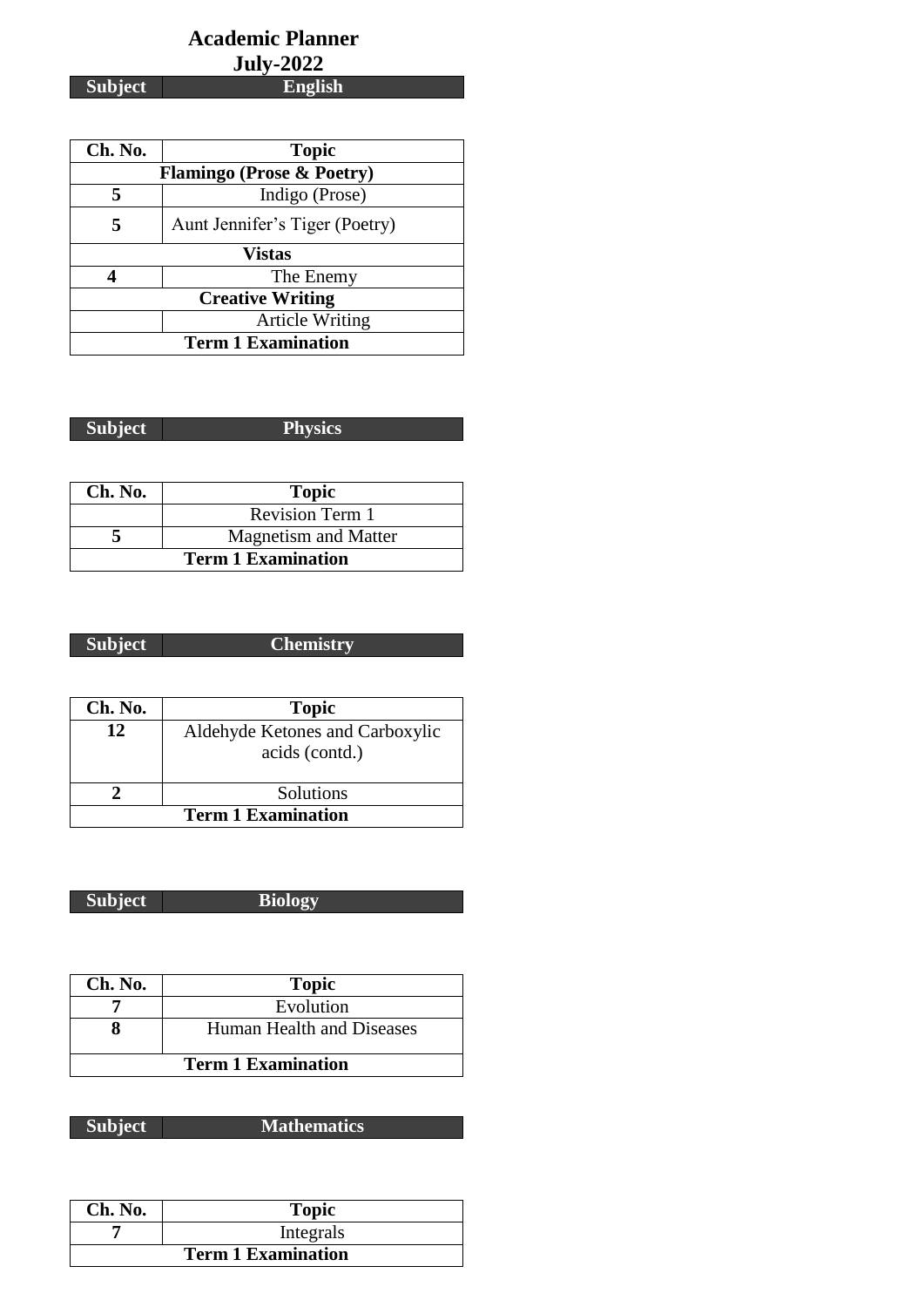**Subject Accountancy**

| Ch. No                    | <b>Topic</b>            |
|---------------------------|-------------------------|
| Part I                    | Retirement of a partner |
|                           |                         |
| <b>Term 1 Examination</b> |                         |

| <b>Business Studies</b><br>Subject |  |
|------------------------------------|--|
|------------------------------------|--|

| Ch. No                    | <b>Topic</b> |
|---------------------------|--------------|
|                           | Planning     |
|                           | Organising   |
| <b>Term 1 Examination</b> |              |

**Subject Economics**

| Ch. No                    | <b>Topic</b>              |
|---------------------------|---------------------------|
| 10(M)                     | Government Budget and The |
|                           | Economy                   |
| $5$ (IED)                 | Human Capital Formation   |
| <b>Term 1 Examination</b> |                           |

**Subject History**

| Ch. No.                   | <b>Topic</b>             |
|---------------------------|--------------------------|
|                           | Kinship, Caste and Class |
| (Part 1)                  |                          |
| 11                        | Rebels and the Raj       |
| (Part 3)                  |                          |
| <b>Term 1 Examination</b> |                          |

**Subject Political Science**

| Ch. No.  | <b>Topic</b>                  |
|----------|-------------------------------|
| $4$ (IP) | India's Foreign Policy        |
| $2$ (CW) | New Centres of Power (Contd.) |
| $3$ (CW) | Contemporary South Asia       |
|          | <b>Term 1 Examination</b>     |

# **Subject Physical Education**

| Ch. No                    | <b>Topic</b>                                     |
|---------------------------|--------------------------------------------------|
|                           | Physical Education and Sports for<br><b>CWSN</b> |
| <b>Term 1 Examination</b> |                                                  |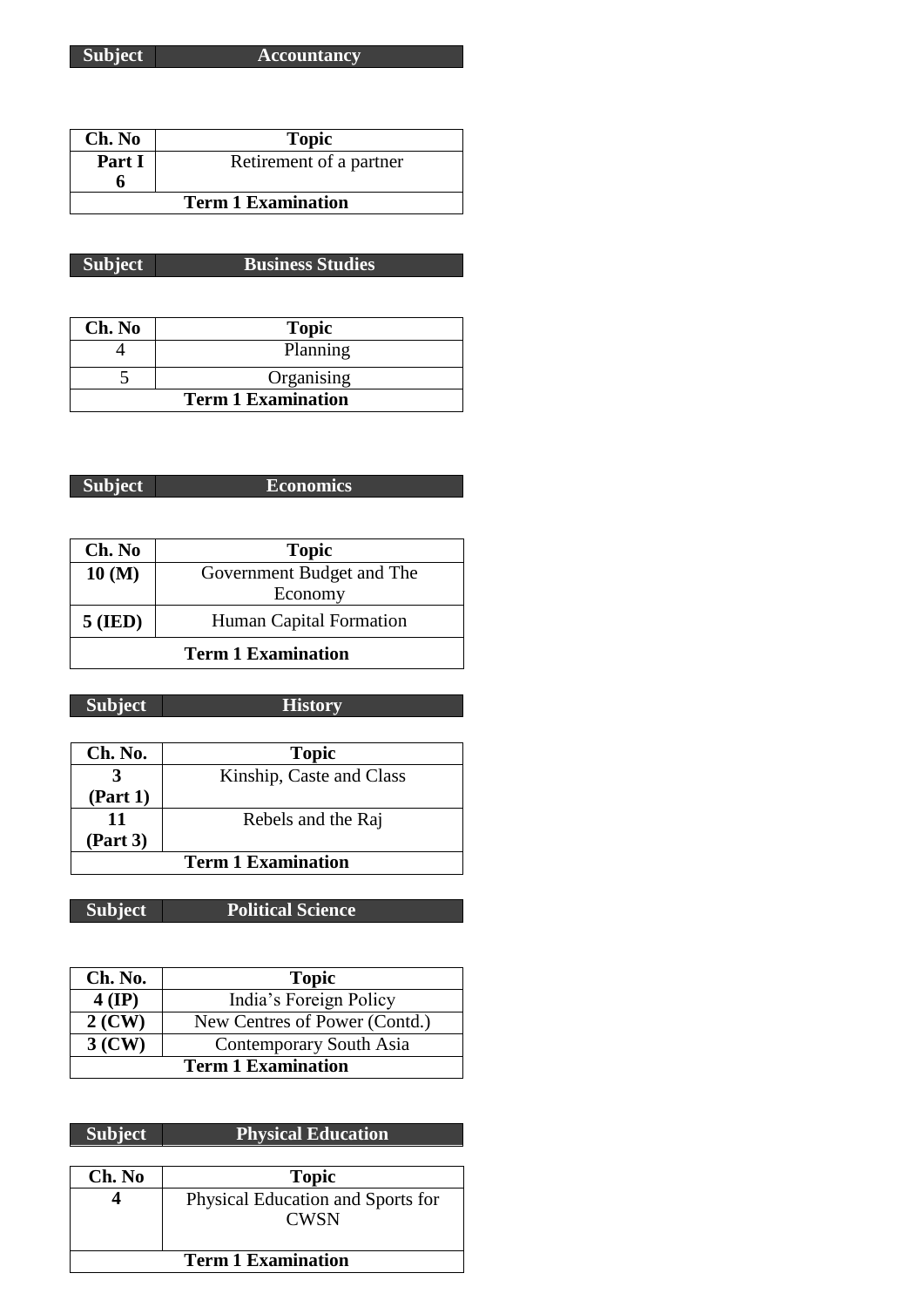| Ch. No.                   | <b>Topic</b>                  |
|---------------------------|-------------------------------|
|                           | Data Handling using Pandas-II |
| <b>Term 1 Examination</b> |                               |

| Subject | <b>Psychology</b> |
|---------|-------------------|
|         |                   |

| Ch. No.                   | <b>Topic</b>                   |
|---------------------------|--------------------------------|
|                           | <b>Meeting Life Challenges</b> |
|                           | <b>Psychological Disorders</b> |
| <b>Term 1 Examination</b> |                                |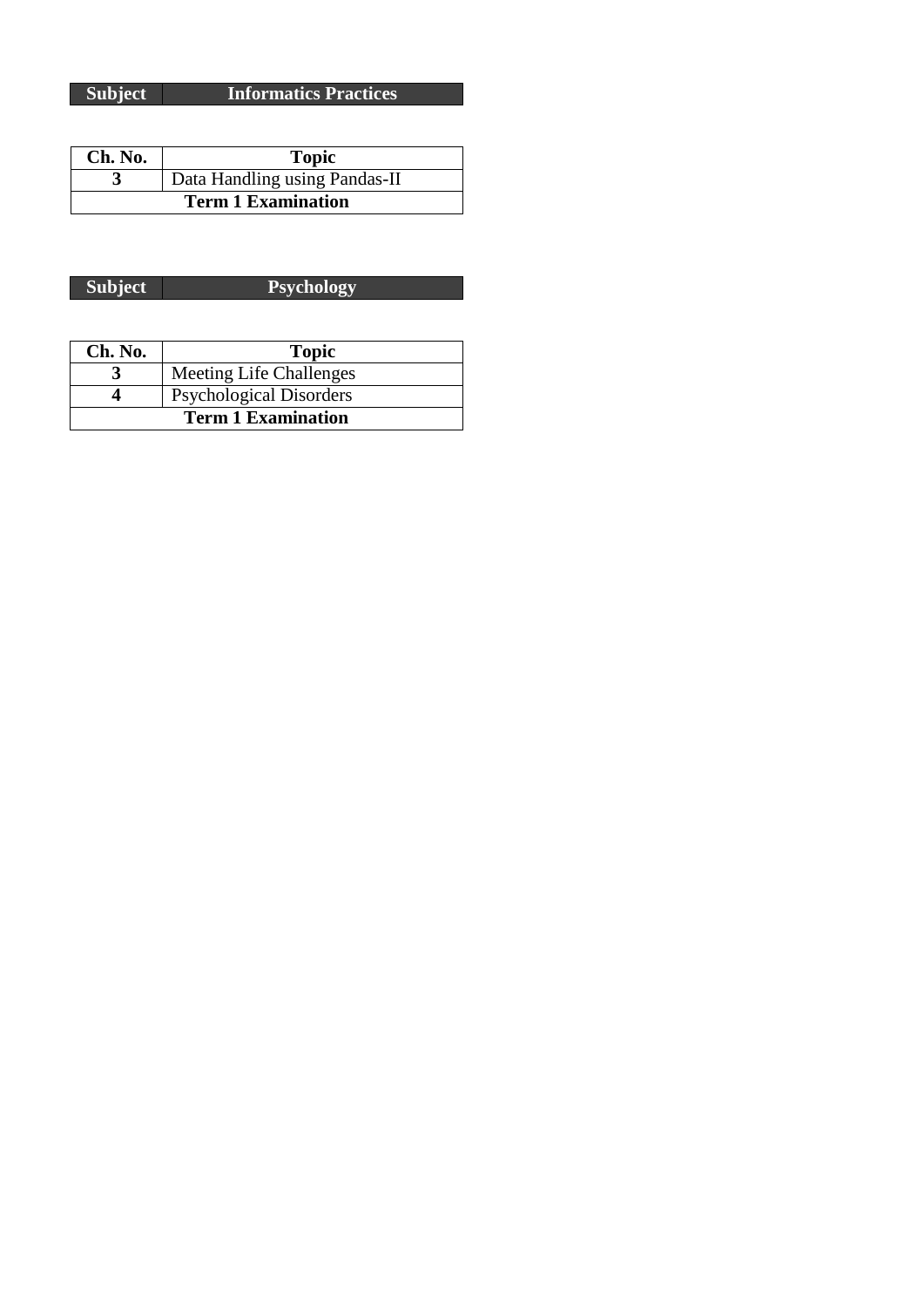# **Academic Planner August-2022**

**Subject English**

| Ch. No.                              | <b>Topic</b>               |  |
|--------------------------------------|----------------------------|--|
| <b>Flamingo (Prose &amp; Poetry)</b> |                            |  |
| 6                                    | Poets and Pancakes (Prose) |  |
| 4                                    | A Roadside Stand (Poetry)  |  |
| <b>Vistas</b>                        |                            |  |
| 5                                    | On the Face of it.         |  |
| <b>Creative Writing</b>              |                            |  |
| Letter Writing (Job Application)     |                            |  |
| <b>Unit Test-2</b>                   |                            |  |

| Subiect         | and the second contract of the contract of |
|-----------------|--------------------------------------------|
| $v_{\rm max,1}$ | <u>________</u>                            |

| Ch. No.            | <b>Topic</b>                 |
|--------------------|------------------------------|
|                    | Electromagnetic Induction    |
|                    | <b>Alternating Currents</b>  |
|                    | <b>Electromagnetic Waves</b> |
| <b>Unit Test-2</b> |                              |

| <b>Subject</b> | <b>Chemistry</b> |
|----------------|------------------|

| Ch. No.            | <b>Topic</b>       |
|--------------------|--------------------|
|                    | Solutions (contd.) |
| <b>Unit Test-2</b> |                    |

| <b>Subject</b> | Biology |
|----------------|---------|

I

| Ch. No.     | <b>Topic</b>                              |
|-------------|-------------------------------------------|
| 10          | Microbes in Human Welfare                 |
| 11          | Biotechnology: Principle and<br>Processes |
| Unit Test-2 |                                           |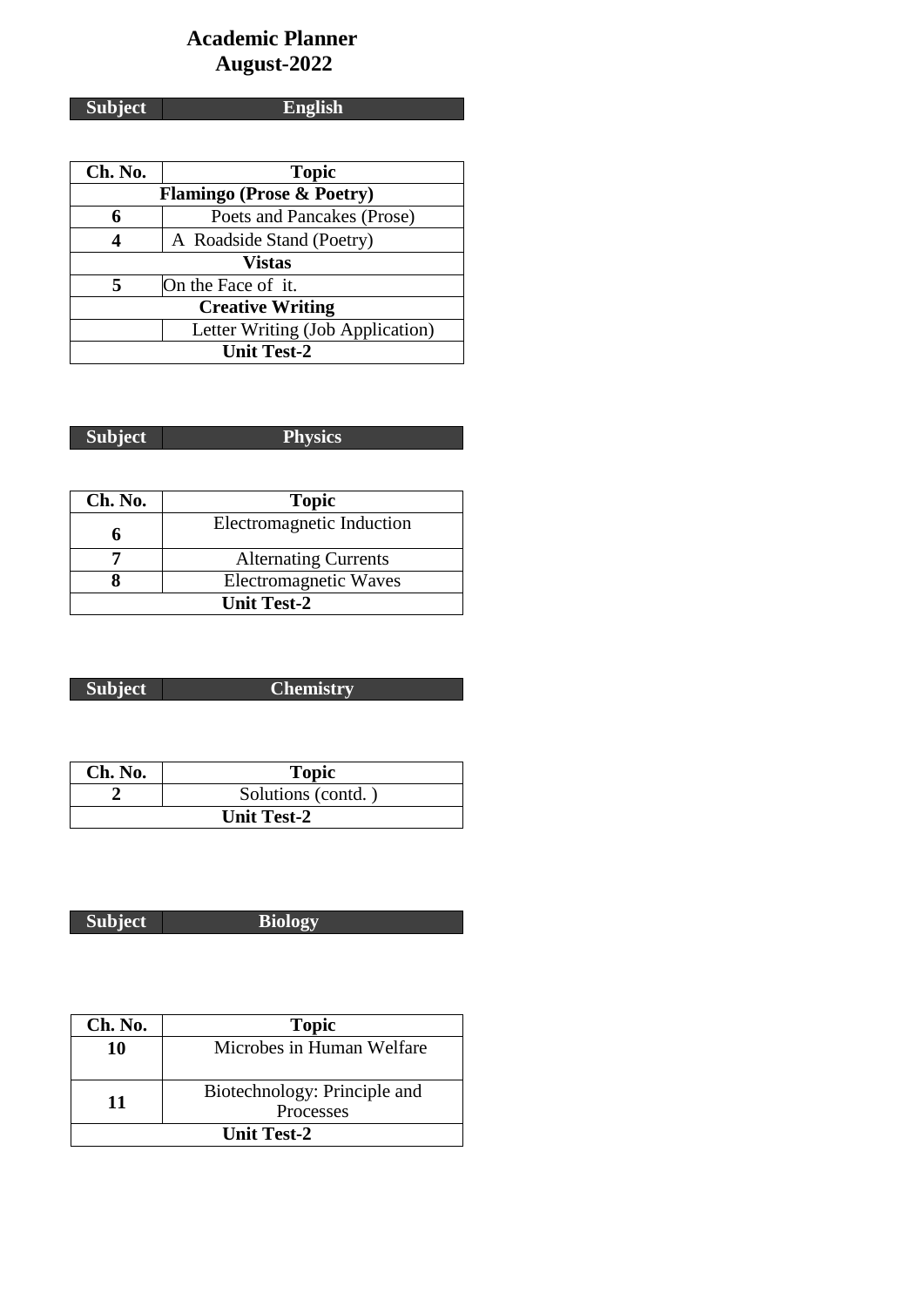**Subject Mathematics**

| Ch. No.            | <b>Topic</b>                    |
|--------------------|---------------------------------|
|                    | <b>Application Of Integrals</b> |
|                    | <b>Differential Equations</b>   |
| <b>Unit Test-2</b> |                                 |

| <b>Subject</b> | <b>Accountancy</b> |
|----------------|--------------------|
|----------------|--------------------|

| Ch. No.       | <b>Topic</b>                    |
|---------------|---------------------------------|
| <b>Part-I</b> | Death of Partner                |
|               |                                 |
|               | Dissolution of Partnership firm |
| Unit Test-2   |                                 |

## **Subject Business Studies**

| Ch. No.            | <b>Topic</b>                |
|--------------------|-----------------------------|
|                    | <b>Financial Management</b> |
| 10                 | Financial market            |
| <b>Unit Test-2</b> |                             |

| <b>Subject</b>     | <b>Economics</b>                    |
|--------------------|-------------------------------------|
|                    |                                     |
| Ch. No.            | <b>Topic</b>                        |
|                    | Project Work                        |
| 7 (M)              | <b>Aggregate Demand and Related</b> |
|                    | Concepts                            |
| 8 (M)              | Income Determination and Multiplier |
|                    |                                     |
| 9(M)               | <b>Excess Demand and Deficient</b>  |
|                    | Demand                              |
| <b>Unit Test-2</b> |                                     |

| Ch. No.     | <b>Topic</b>                    |
|-------------|---------------------------------|
|             | Thinkers, Beliefs and Buildings |
| (Part 1)    |                                 |
|             |                                 |
|             | An Imperial capital: Vijaynagar |
| (Part 2)    |                                 |
|             |                                 |
| Unit Test-2 |                                 |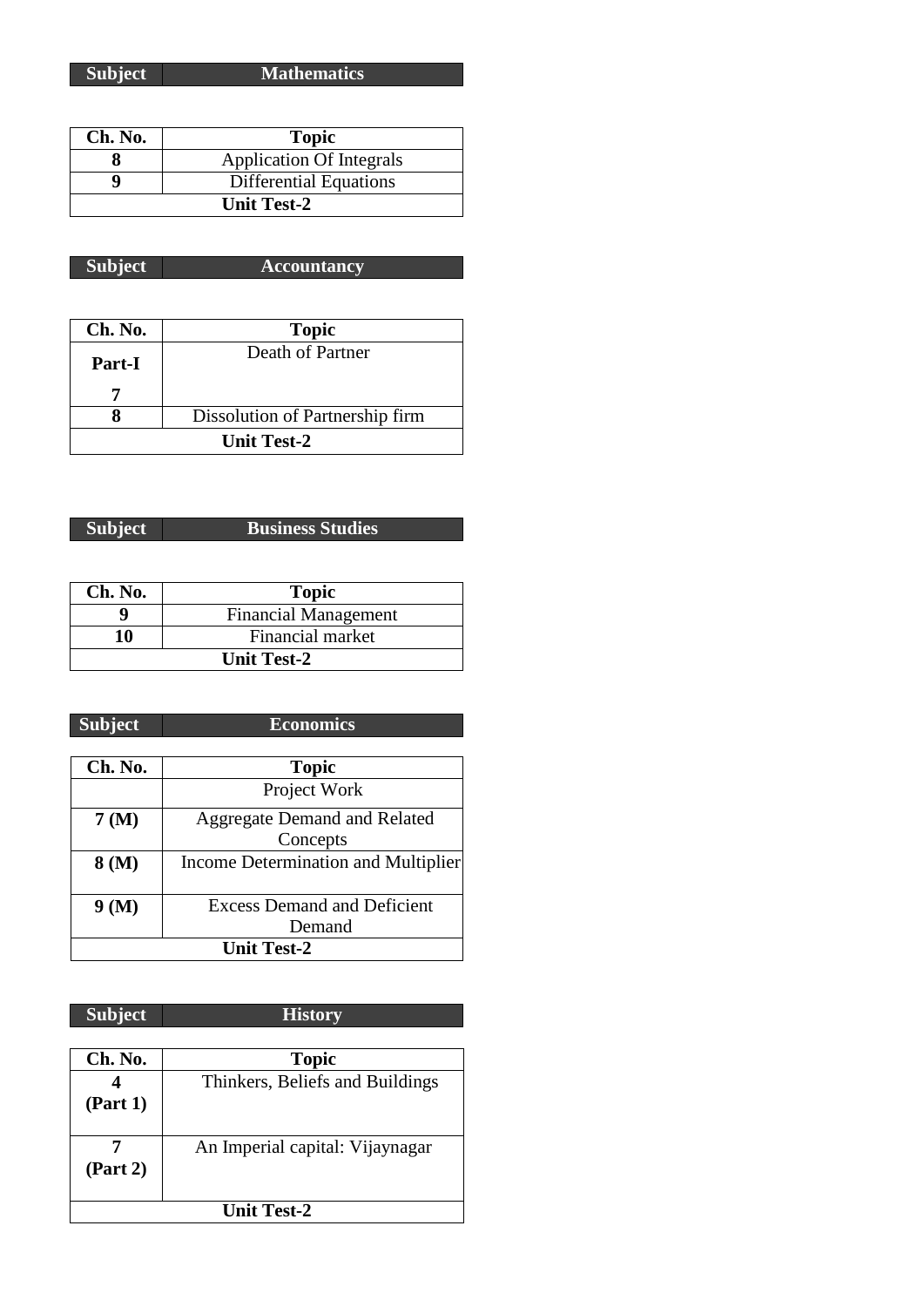| Ch. No.            | <b>Topic</b>                       |
|--------------------|------------------------------------|
| 4 (WP)             | United Nation and its Organization |
| $3$ (IP)           | Parties and Party System in India  |
| $5$ (WP)           | Security in Contemporary World     |
| <b>Unit Test-2</b> |                                    |

### **Subject Physical Education**

| Ch. No.            | <b>Topic</b>                    |
|--------------------|---------------------------------|
|                    | Physical Education & Spots for  |
|                    | <b>CWSN</b>                     |
|                    | Physiology & Injuries in Sports |
| <b>Unit Test-2</b> |                                 |

| Ch. No.            | <b>Topic</b>                  |
|--------------------|-------------------------------|
|                    | Data Handling using Pandas-II |
| <b>Unit Test-2</b> |                               |

| <b>Subject</b> | <b>Psychology</b> |
|----------------|-------------------|

| Ch. No.            | <b>Topic</b>                   |
|--------------------|--------------------------------|
|                    | <b>Psychological Disorders</b> |
|                    | <b>Therapeutic Approaches</b>  |
| <b>Unit Test-2</b> |                                |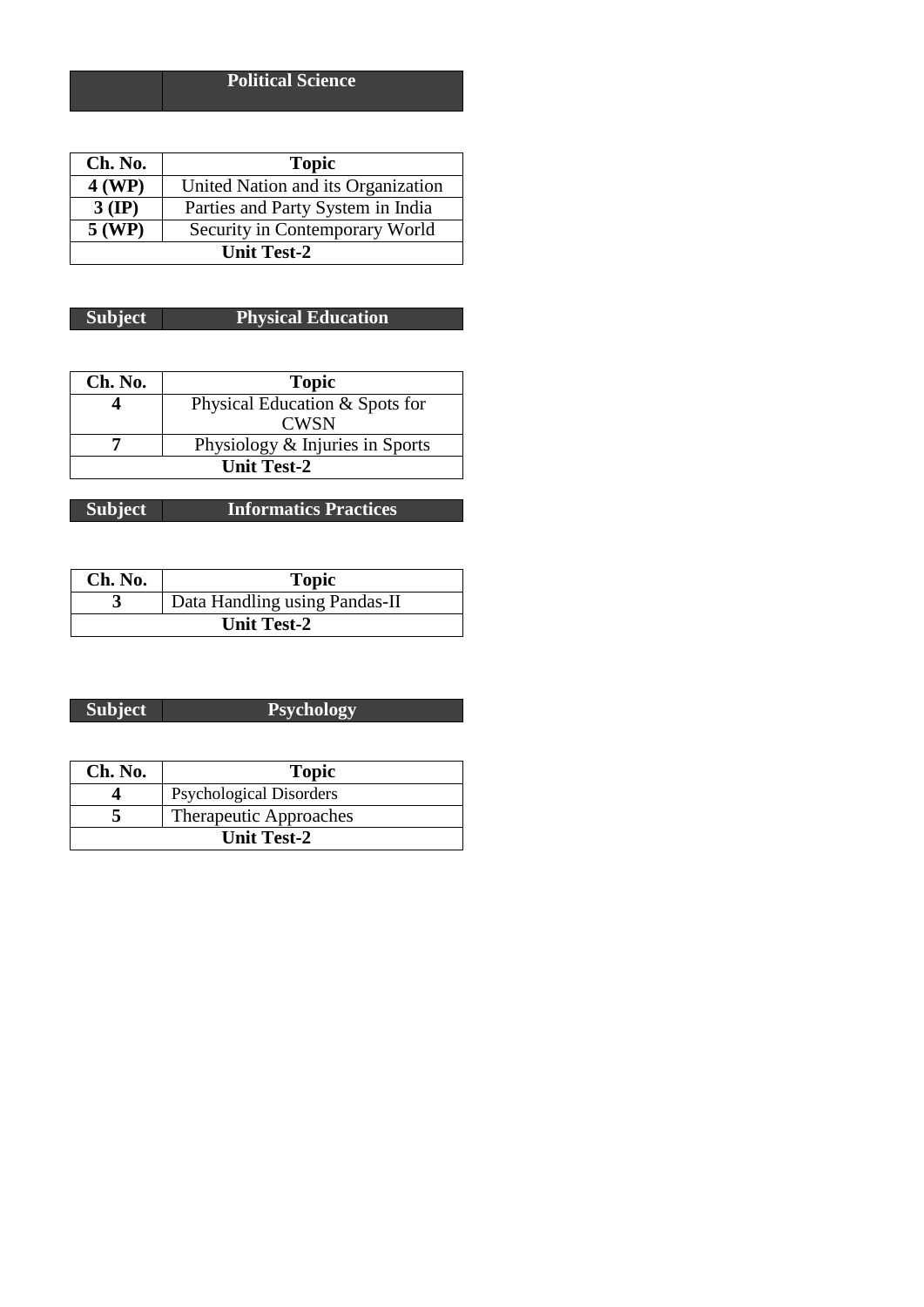## **Academic Planner September-2022**

**Subject English**

| Ch. No.                              | <b>Topic</b>                           |
|--------------------------------------|----------------------------------------|
| <b>Flamingo (Prose &amp; Poetry)</b> |                                        |
| 7                                    | The Interview                          |
| 5                                    | A Roadside Stand (Poem)                |
| <b>Vistas</b>                        |                                        |
|                                      | Memories of Childhood                  |
|                                      | <b>Creative Writing</b>                |
|                                      | Letter to Editor, Job Applications and |
|                                      | <b>Report Writing</b>                  |
| <b>Term 2 Examination</b>            |                                        |

| <b>Subject</b> | <b>Physics</b> |
|----------------|----------------|

| Ch. No.                                               | <b>Topic</b>       |
|-------------------------------------------------------|--------------------|
|                                                       | <b>Ray Optics</b>  |
| 10                                                    | <b>Wave Optics</b> |
| <b>Term 2 Examination &amp; Practical Examination</b> |                    |

| <b>Subject</b> | <b>Chemistry</b> |
|----------------|------------------|
|                |                  |
| Ch. No.        | <b>Topic</b>     |
|                | Electrochemistry |
| 13             | Amines           |

**Term 2 Examination & Practical Examination**

| <b>Subject</b> | <b>Biology</b> |
|----------------|----------------|
|                |                |

I

Γ

| Ch. No.                                               | <b>Topic</b>                       |
|-------------------------------------------------------|------------------------------------|
| 12                                                    | Biotechnology and its applications |
| 13                                                    | Organisms and Populations          |
| <b>Term 2 Examination &amp; Practical Examination</b> |                                    |

|         | <b>Mathematics</b> |
|---------|--------------------|
| Subject |                    |

| Ch. No.                   | <b>Topic</b>   |
|---------------------------|----------------|
| 10                        | Vector Algebra |
| <b>Term 2 Examination</b> |                |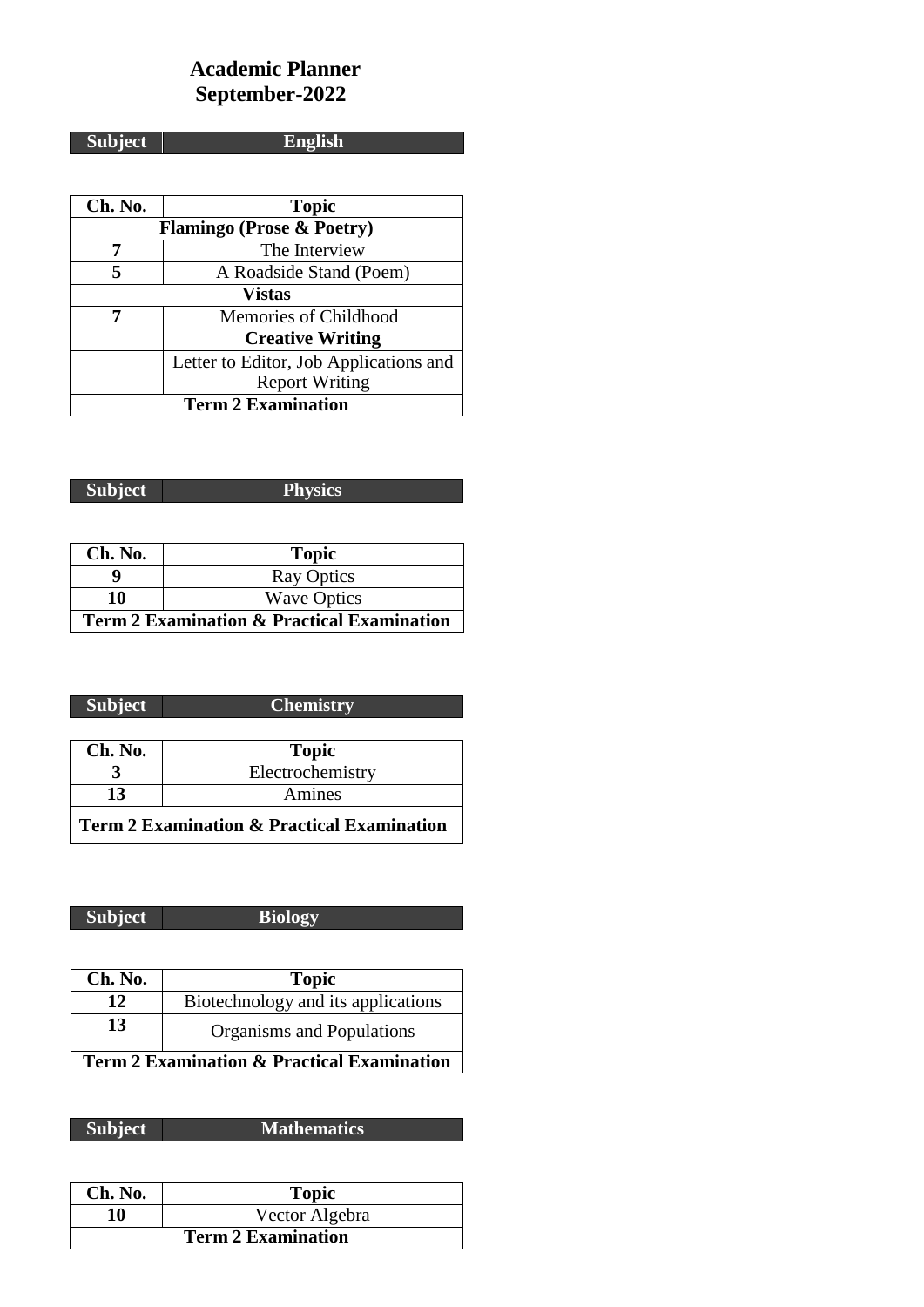**Subject Accountancy**

| Ch. No.                   | <b>Topic</b>                          |
|---------------------------|---------------------------------------|
| Part-III                  | <b>Financial Statement of Company</b> |
|                           |                                       |
|                           | Analysis of financial statement       |
| 2                         |                                       |
|                           | <b>Accounting Ratios</b>              |
|                           |                                       |
| <b>Term 2 Examination</b> |                                       |
| <b>Subject</b>            | <b>Business Studies</b>               |

| Ch. No.                   | <b>Topic</b>    |
|---------------------------|-----------------|
|                           | <b>Staffing</b> |
| <b>Term 2 Examination</b> |                 |

| and interesting and<br>ST<br>. | 'Economics |
|--------------------------------|------------|

| Ch. No.                   | <b>Topic</b>                       |
|---------------------------|------------------------------------|
| $6$ (IED)                 | <b>Rural Development</b>           |
| $7$ (IED)                 | Employment: Growth,                |
|                           | Informalization and other Issues   |
| $9$ (IED)                 | <b>Environment and Sustainable</b> |
|                           | Development                        |
| <b>Term 2 Examination</b> |                                    |

| <b>Subject</b>            | <b>History</b>                     |
|---------------------------|------------------------------------|
|                           |                                    |
| Ch. No.                   | <b>Topic</b>                       |
|                           | Peasants, Zamindar and the State   |
| (Part 2)                  |                                    |
| 13                        | Mahatma Gandhi and the Nationalist |
| (Part 3)                  | Movement                           |
| <b>Term 2 Examination</b> |                                    |

# **Subject Political Science**

| Ch. No.                   | <b>Topic</b>                             |
|---------------------------|------------------------------------------|
| $5$ (IP)                  | Democratic Resurgence                    |
| <b>6 (WP)</b>             | <b>Environment and Natural Resources</b> |
| <b>Term 2 Examination</b> |                                          |

**Subject Physical Education**

| Ch. No.                                               | <b>Topic</b>       |
|-------------------------------------------------------|--------------------|
| 10                                                    | Training in sports |
| <b>Term 2 Examination &amp; Practical Examination</b> |                    |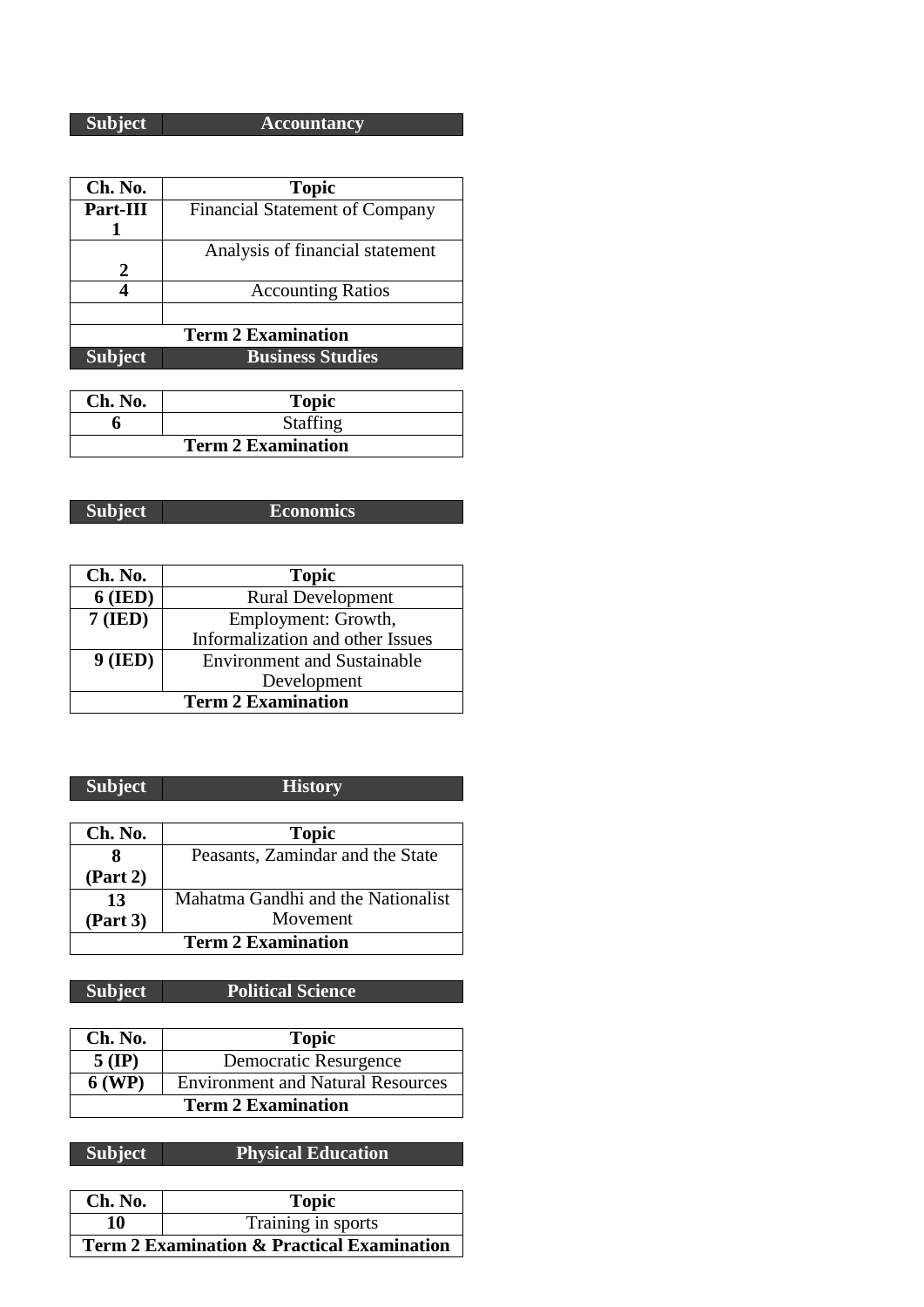| Ch. No.                                               | <b>Topic</b>                   |
|-------------------------------------------------------|--------------------------------|
|                                                       | Plotting data using Matplotlib |
| <b>Term 2 Examination &amp; Practical Examination</b> |                                |

| <b>Subject</b>            | <b>Psychology</b>                    |
|---------------------------|--------------------------------------|
|                           |                                      |
| Ch. No.                   | <b>Topic</b>                         |
|                           | Therapeutic Approaches               |
|                           | <b>Attitude and Social Cognition</b> |
| <b>Term 2 Examination</b> |                                      |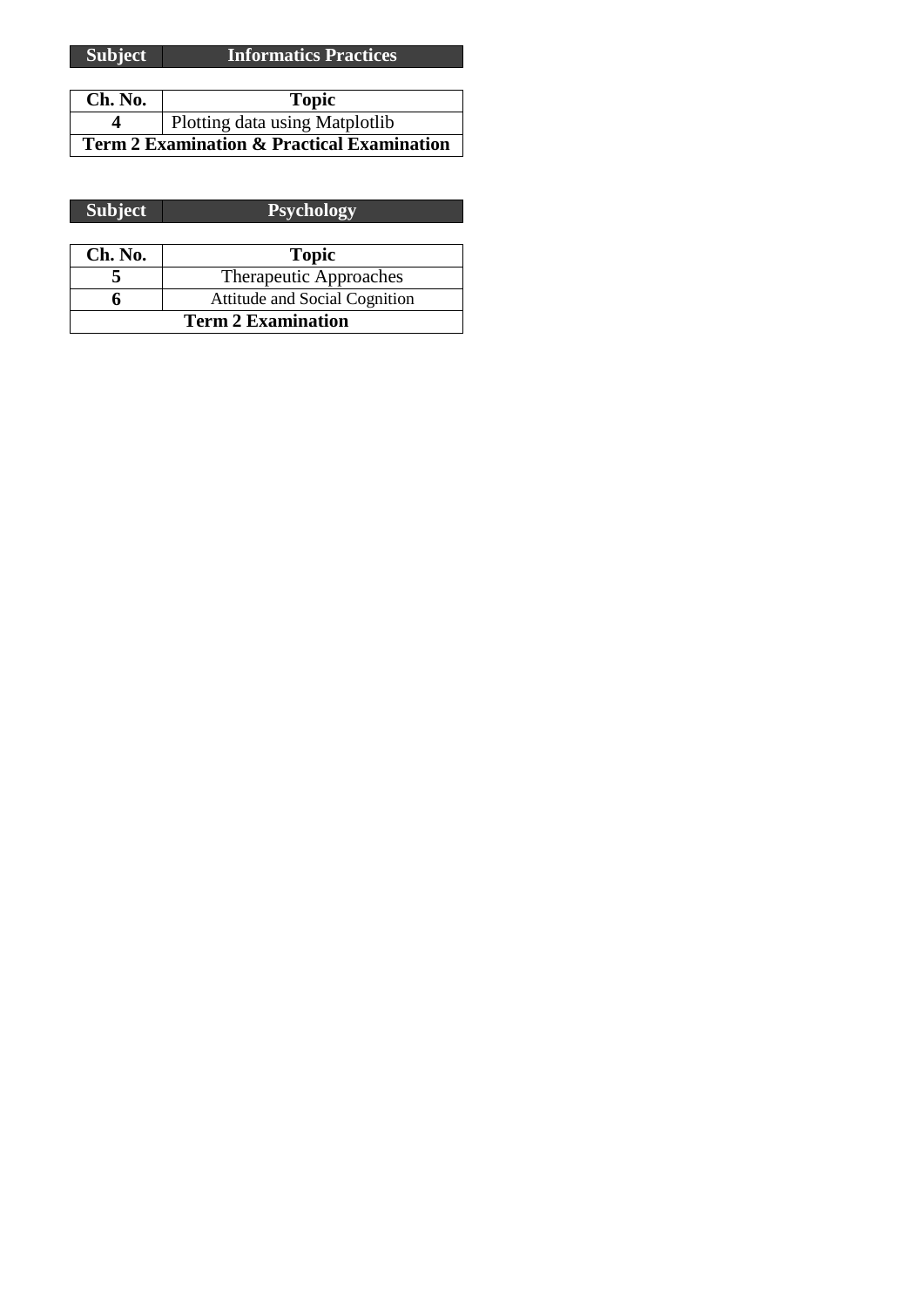### **Academic Planner October-2022**

| <b>Subject</b>                       | <b>English</b>                     |  |
|--------------------------------------|------------------------------------|--|
|                                      |                                    |  |
| Ch. No.                              | <b>Topic</b>                       |  |
| <b>Flamingo (Prose &amp; Poetry)</b> |                                    |  |
| 8                                    | <b>Going Places</b>                |  |
| <b>Vistas</b>                        |                                    |  |
| 8                                    | Memories of Childhood              |  |
| <b>Creative Writing</b>              |                                    |  |
|                                      | Article, Speech and Report Writing |  |

| <b>Subject</b> | <b>Physics</b>                      |
|----------------|-------------------------------------|
|                |                                     |
| Ch. No.        | <b>Topic</b>                        |
| 11             | Dual Nature of Radiation and Matter |
| 12             | Atoms                               |
| 13             | Nuclei                              |

| <b>Subject</b> | <b>Chemistry</b>       |
|----------------|------------------------|
|                |                        |
| Ch. No.        | <b>Topic</b>           |
|                | d and f Block Elements |

| <b>Subject</b> | <b>Biology</b>                       |
|----------------|--------------------------------------|
|                |                                      |
| Ch. No.        | <b>Topic</b>                         |
| 14             | Ecosystem                            |
| 15             | <b>Biodiversity and Conservation</b> |

**Subject Mathematics** 

| Ch. No. | <b>Topic</b>       |
|---------|--------------------|
| 12      | Linear Programming |
| 13      | Probability        |

| <b>Subject</b> |                    |
|----------------|--------------------|
|                | <b>Accountancy</b> |

| Ch. No.  | <b>Topic</b>        |
|----------|---------------------|
| Part III | Cash flow statement |
|          |                     |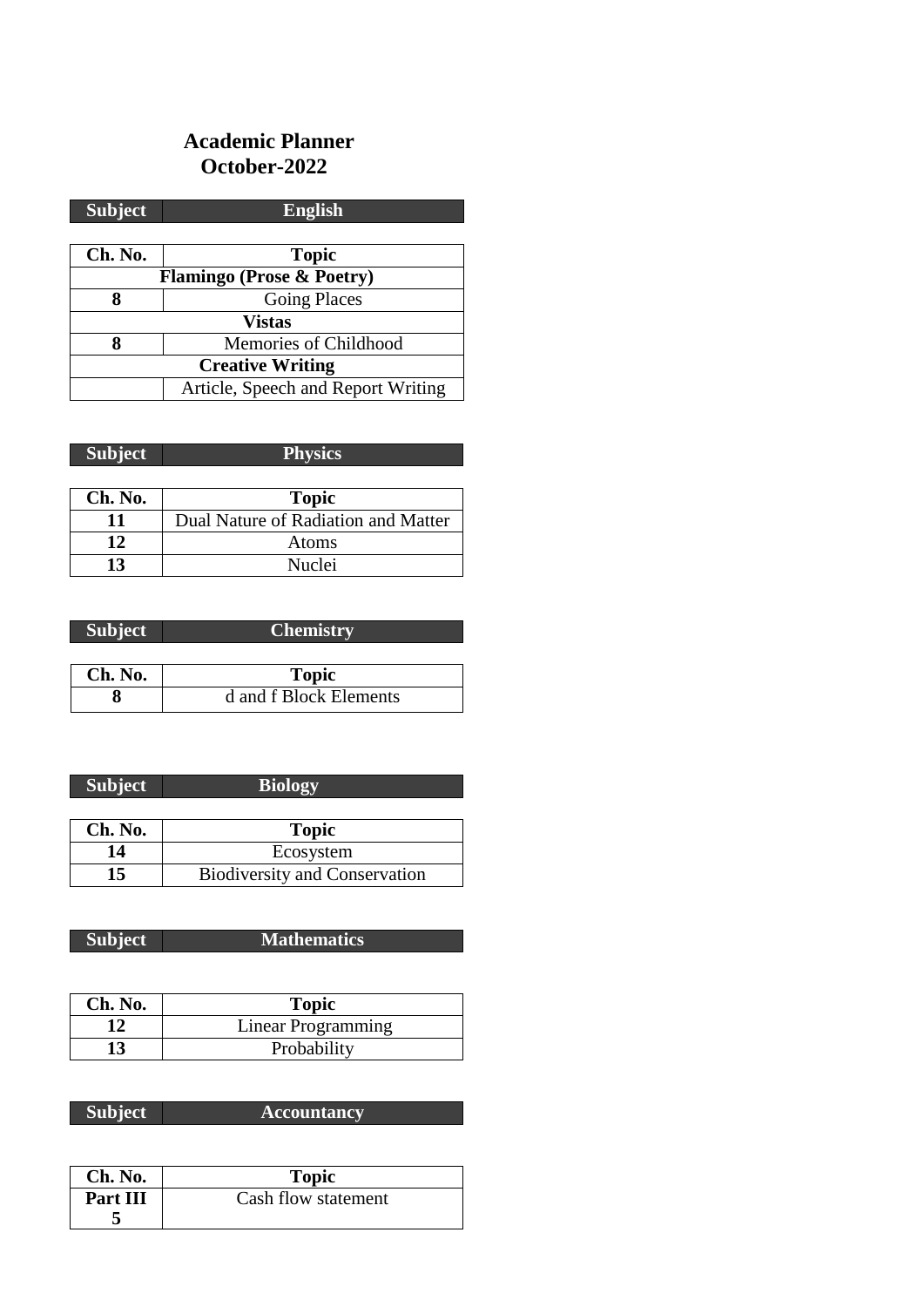| <b>Subject</b> | <b>Business Studies</b> |
|----------------|-------------------------|

| Ch. No.        | <b>Topic</b>     |
|----------------|------------------|
|                | Directing        |
|                | Controlling      |
| <b>Subject</b> | <b>Economics</b> |

| Ch. No.              | <b>Topic</b>               |
|----------------------|----------------------------|
|                      | Project Work               |
| $11 \, (\mathrm{M})$ | Foreign Exchange Rate      |
| $12 \, (\mathrm{M})$ | <b>Balance of Payments</b> |

| <b>Subject</b> | <b>History</b>                     |
|----------------|------------------------------------|
|                |                                    |
| Ch. No.        | <b>Topic</b>                       |
| 13(Part        | Mahatma Gandhi and the Nationalist |
| 3)             | Movement (Contd.)                  |
| 15             | Framing the Constitution           |
| (Part 3)       |                                    |

| <b>Political Science</b> |
|--------------------------|
|                          |

| Ch. No.       | <b>Topic</b>                       |
|---------------|------------------------------------|
| 7 (WP)        | Security in the Contemporary World |
|               | (Contd.)                           |
| $6$ (IP)      | Regional aspirations               |
| <b>7 (WP)</b> | Globalization                      |

| <b>Subject</b> | <b>Physical Education</b>    |
|----------------|------------------------------|
| Ch. No.        | <b>Topic</b>                 |
|                | Test & Measurement in Sports |

| <b>Subject</b> | <b>Informatics Practices</b> |
|----------------|------------------------------|
| Ch. No.        | <b>Topic</b>                 |
|                | Internet and Web             |

| <b>Subject</b> | <b>Psychology</b> |
|----------------|-------------------|
|                |                   |

| Ch. No. | <b>Topic</b>                    |
|---------|---------------------------------|
|         | Psychology and Life             |
| a       | Developing Psychological Skills |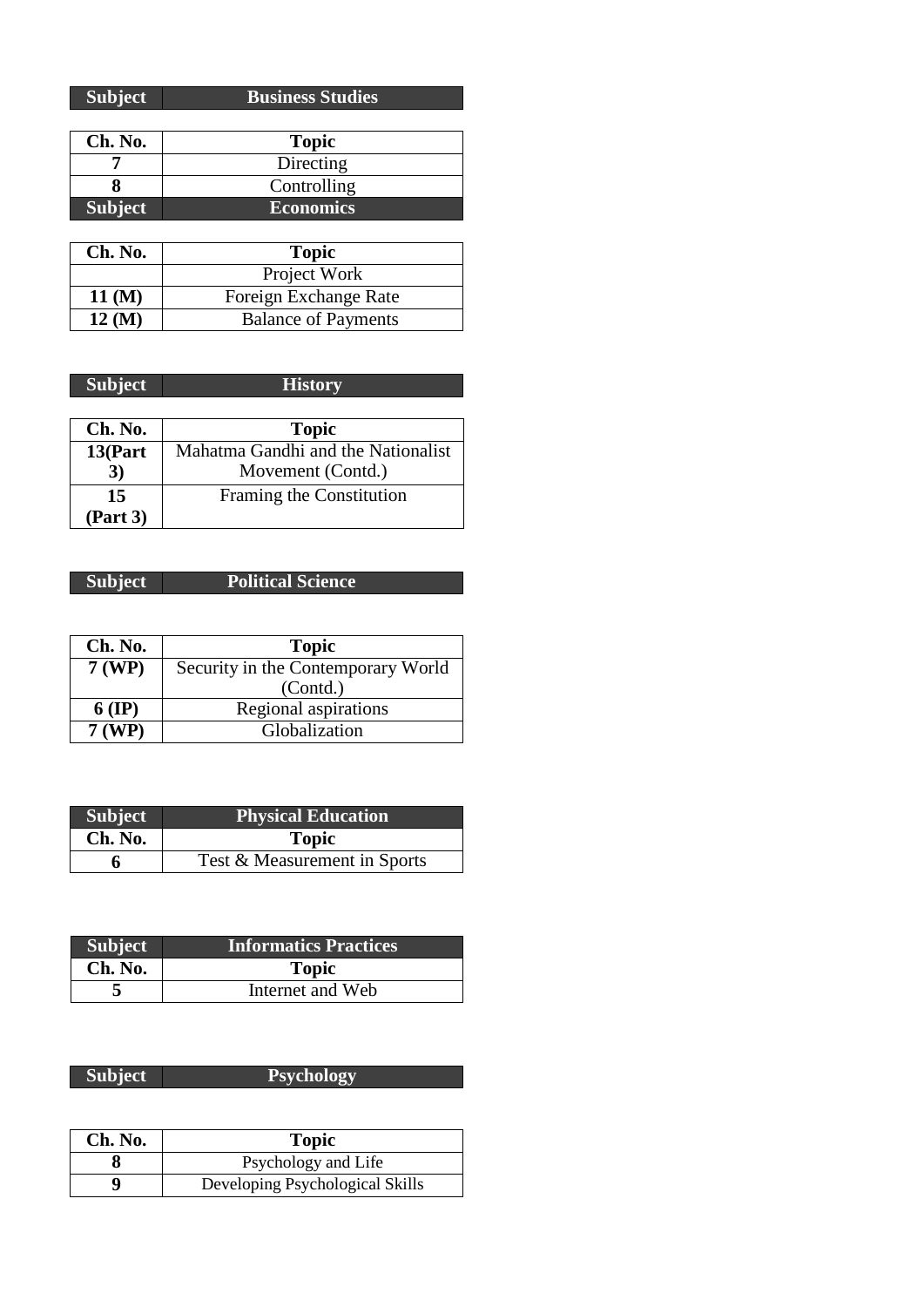### **Academic Planner November-2022**

**Subject English**

| Ch. No.                 | <b>Topic</b>              |
|-------------------------|---------------------------|
|                         | <b>Vistas</b>             |
|                         | Journey to the end of the |
|                         | Earth.                    |
| <b>Creative Writing</b> |                           |
|                         | <b>Report Writing</b>     |
| <b>Unit Test-3</b>      |                           |

| <b>Subject</b> | <b>Physics</b> |
|----------------|----------------|

| Ch. No. | <b>Topic</b>              |
|---------|---------------------------|
| 14      | Semiconductor Electronics |
|         | <b>Unit Test-3</b>        |

**Subject Chemistry**

| Ch. No. | <b>Topic</b>             |
|---------|--------------------------|
|         | Co-ordination compounds  |
|         | <b>Chemical Kinetics</b> |
|         | <b>Unit Test-3</b>       |

| <b>Subject</b> | <b>Biology</b>                    |
|----------------|-----------------------------------|
|                |                                   |
| Ch. No.        | <b>Topic</b>                      |
| 15             | Biodiversity and its Conservation |
|                | (continued)                       |

**Unit Test-3**

### **Subject Mathematics**

| Ch. No. | <b>Topic</b>                      |
|---------|-----------------------------------|
| 11      | <b>Three-Dimensional Geometry</b> |
|         | <b>Unit Test-3</b>                |

| <b>Subject</b> | <b>Accountancy</b> |
|----------------|--------------------|
|                |                    |

| Ch. No. | <b>Topic</b>                 |
|---------|------------------------------|
| Part-II | Accounting for share capital |
|         |                              |
|         | <b>Issue of Debentures</b>   |
|         | <b>Unit Test-3</b>           |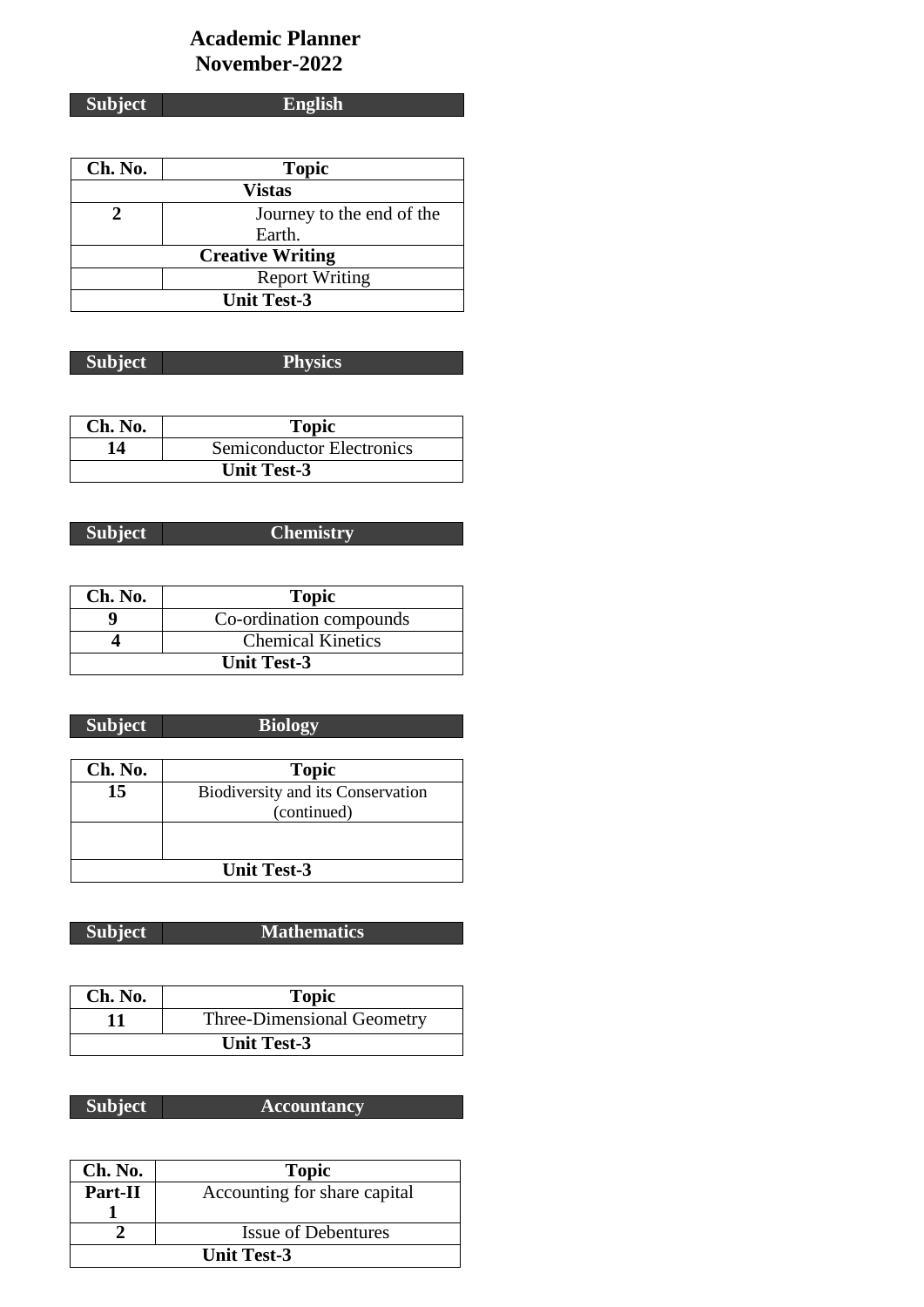**Subject Business Studies**

| Ch. No.            | <b>Topic</b>                              |
|--------------------|-------------------------------------------|
| 12                 | Consumer protection                       |
| <b>Unit Test-3</b> |                                           |
| <b>Subject</b>     | <b>Economics</b>                          |
|                    |                                           |
| Ch. No.            | <b>Topic</b>                              |
| <b>10 (IED)</b>    | <b>Comparative Development Experience</b> |
|                    | of India and its Neighbours               |
|                    |                                           |
| <b>Unit Test-3</b> |                                           |

| <b>Subject</b>     | <b>History</b>                    |  |
|--------------------|-----------------------------------|--|
|                    |                                   |  |
| Ch. No.            | <b>Topic</b>                      |  |
| 15                 | Framing the Constitution (Contd.) |  |
| (Part 3)           |                                   |  |
| <b>Unit Test-3</b> |                                   |  |

| <b>Subject</b>     | <b>Political Science</b>           |
|--------------------|------------------------------------|
|                    |                                    |
| Ch. No.            | <b>Topic</b>                       |
| $9$ (IP)           | Indian Politics: Recent Trends and |
|                    | Development                        |
|                    |                                    |
| <b>Unit Test-3</b> |                                    |

| <b>Subject</b>     | <b>Physical Education</b>    |
|--------------------|------------------------------|
| Ch. No.            | <b>Topic</b>                 |
|                    | <b>Psychology and Sports</b> |
| <b>Unit Test 3</b> |                              |

| <b>Subject</b><br><b>Informatics Practices</b> |
|------------------------------------------------|
|------------------------------------------------|

| Ch. No.            | <b>Topic</b>     |
|--------------------|------------------|
|                    | Societal Impacts |
| <b>Unit Test-3</b> |                  |

| <b>Subject</b>     | <b>Psychology</b>                    |
|--------------------|--------------------------------------|
|                    |                                      |
| Ch. No.            | <b>Topic</b>                         |
|                    | Social Influence and Group Processes |
| <b>Unit Test-3</b> |                                      |